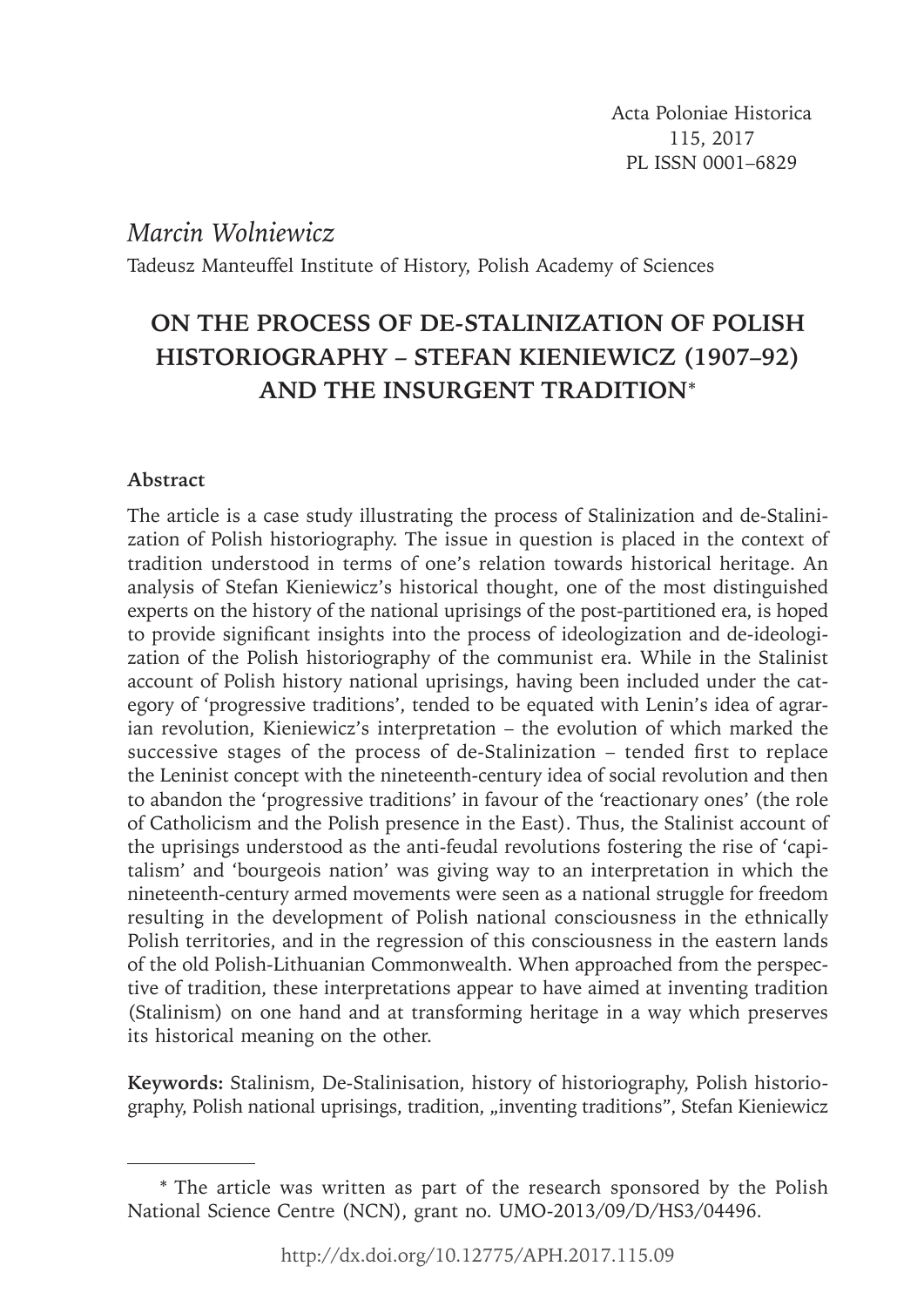# I INTRODUCTION

No serious discussion of the post-war historiographies of Eastern and Central Europe can avoid addressing the issue of the process of their Stalinization and de-Stalinization. While the first (Stalinization) has already been widely discussed by scholars, the second (de-Stalinization) has received much less attention.<sup>1</sup> The scholarly picture of these historiographies will remain incomplete as long as our knowledge of the Stalinist model of historical studies is not complemented with an account of its further transformations – an account or accounts, for if it is justifiable to speak of one Stalinist model forced on the historiographies of all Eastern and Central European countries, then there was more than one path of de-Stalinization. Perhaps there were as many paths of de-Stalinization as there were the countries that underwent the process of Stalinization.<sup>2</sup>

However, this article is devoted to a discussion of the 'Polish path' only, or, to be more precise, to one of its sections. I am going to take a look at one historian's interpretation of one problem, placing my analysis in the context of the 'politics of history' of the Polish People's Republic (Pol.: *Polska Rzeczpospolita Ludowa*, PRL). The problem to be dealt with here wasn't insignificant. As one of the most important issues of the post-partition era in Polish history, the national uprisings, because of their revolutionary and anti-Russian nature, were among the most difficult fragments of the national heritage the new authorities were prepared to accept. The choice of Stefan Kieniewicz as the subject of this article isn't random either. Not only was he one of the most distinguished experts on the issue under discussion, but he was also one of the most prominent figures of historiography within the PRL: one of the contributors to the key publication providing a Stalinist account of Polish history, he served for many years as editor-in-chief of *Przegląd Historyczny* (1952–92). A deputy-director of the Institute of History of the Polish Academy of Sciences (1957–68)

<sup>&</sup>lt;sup>1</sup> See John Connelly, *Captive University: The Sovietization of East German, Czech, and Polish Higher Education, 1945–1956* (Chapel Hill, 2000); Maciej Górny, *The Nation Should Come First: Marxism and Historiography in East Central Europe* (Frankfurt am Main *et al.*, 2013) (along with the literature referenced in the work).

<sup>2</sup> Rafał Stobiecki, 'Destalinizacja czy destalinizacje?', *Tygiel Kultury*, 4–6 (1999), 168–71.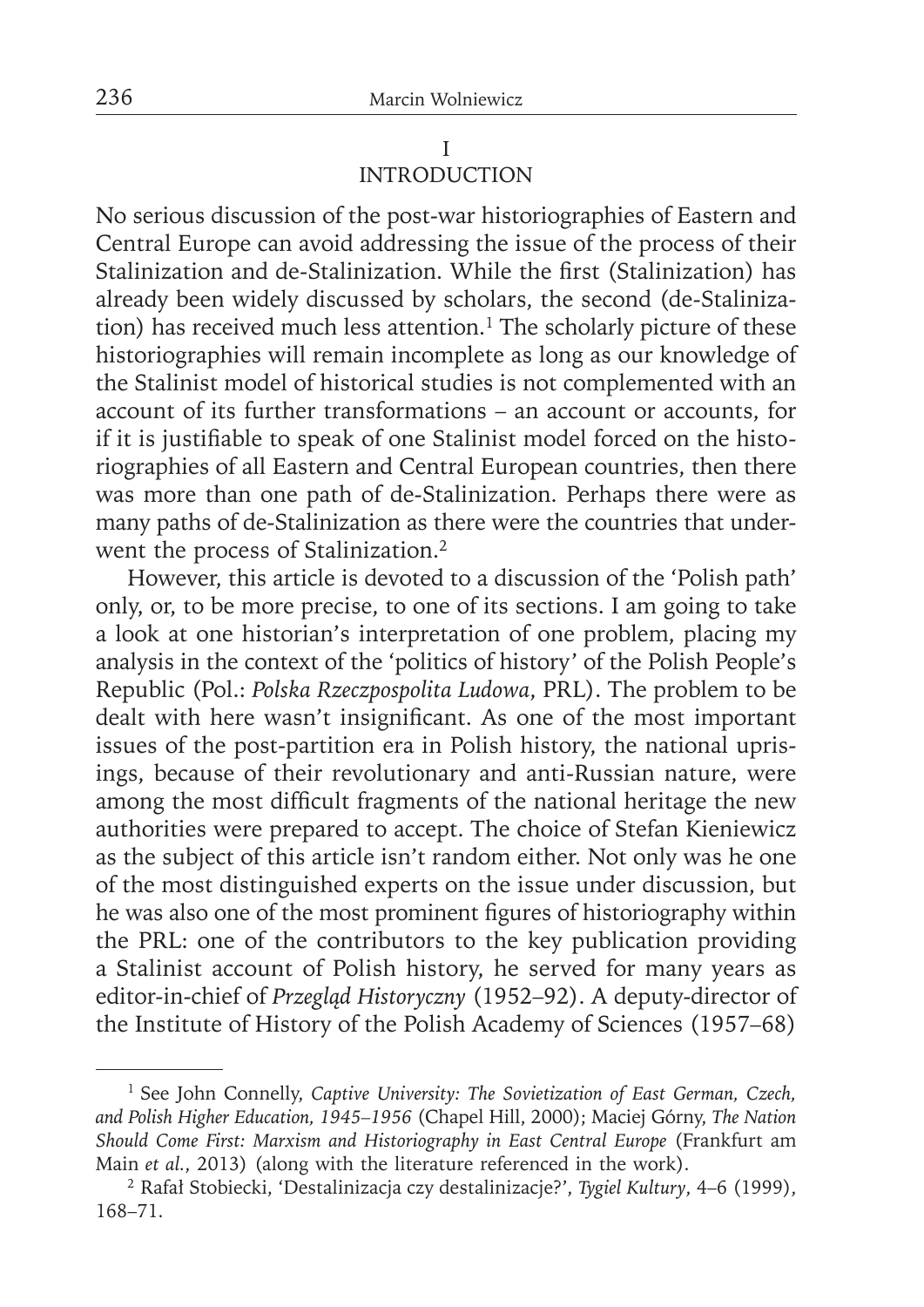and chairman of the Committee of Historical Sciences of the Polish Academy of Sciences (1969–84), he also represented Polish historians at the International Congresses of Historical Sciences (1955, 1965, 1970, and 1980).3

The analysis of the evolution of Kieniewicz's views of the national uprisings aims not only to deepen our understanding of the issue that lay at the heart of his scholarly endeavours, but it is also a case study illustrating the transitions of Polish historiography after 1945.

In the pages that follow I draw on the concepts of tradition and heritage. Following Jerzy Szacki in my understanding of both terms, I take heritage to refer to all the historically transmitted 'objects' (defined by Szacki as a social heritage), and tradition to the attitude which successive generations adopt with regard to these objects ("simply tradition per se"). $4$  In this sense national uprisings and the nineteenth-century reflection on the national struggle form part of heritage, while Kieniewicz's way of interpreting them comes into the category of tradition.<sup>5</sup> The adoption of such a perspective enables the examination of the extent to which Kieniewicz's interpretation of the struggle for freedom on one hand and the Stalinist account of it on the other fell within the range of the nineteenth-century heritage.<sup>6</sup> Regardless of the answer to this question, today both these traditions must be seen as forming part of the heritage.

<sup>3</sup> Andrzej Szwarc (ed.), *Stefan Kieniewicz i jego dziedzictwo w polskiej historiografi i*  (Warszawa, 2010); Elżbieta Orman, 'O paradoksach historiografi i w czasach PRL-u na przykładzie korespondencji Henryka Wereszyckiego i Stefana Kieniewicza', in Stefan Kieniewicz and Henryk Wereszycki, *Korespondencja z lat 1947–1990*, ed. by Elżbieta Orman (Kraków, 2013) [hereinafter: *Korespondencja*]; Tadeusz P. Rutkowski, *Nauki historyczne w Polsce 1944–1970. Zagadnienia polityczne i organizacyjne* (Warszawa, 2007), *passim*; see also Jerzy Skowronek, 'Profesora Stefana Kieniewicza metodologia praktyczna', *Historyka. Studia Metodologiczne*, xxiii (1993), 65–83; Andrzej Szwarc, *Stefan Kieniewicz (1907–1992)*, in *Słownik historyków polskich* (Warszawa, 1994), 224–5.

<sup>4</sup> Jerzy Szacki, *Tradycja* (Warszawa, 2011), 98–181.

<sup>5</sup> On the relations between tradition and historiography see, *ibidem*, 220–50.

<sup>&</sup>lt;sup>6</sup> The problem of the invention of tradition in the context of the policy pursued by the communist authorities was addressed by Szacki, *ibidem*, 171; see also Dorota Malczewska-Pawelec and Tomasz Pawelec, *Rewolucja w pamięci historycznej. Porównawcze studia nad praktykami manipulacji zbiorową pamięcią Polaków w czasach stalinowskich* (Kraków, 2011).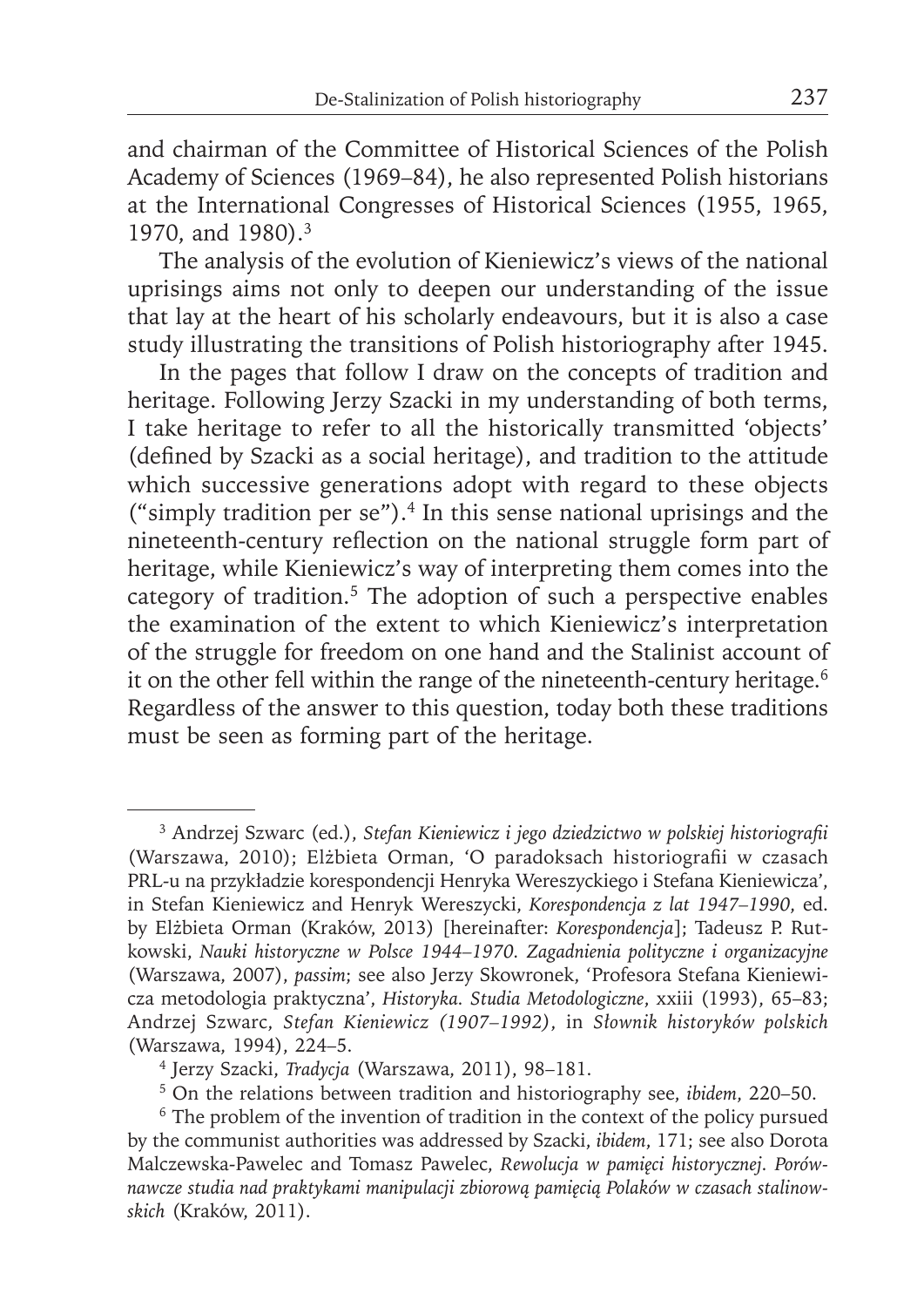# II STALINISATION OF POLISH HISTORIOGRAPHY. UPRISINGS AS AN AGRARIAN REVOLUTION (1949–56)

Our knowledge of the process of the Stalinization of Polish historiography is quite thorough.<sup>7</sup> It was typical in the sense that it concerned a variety of disciplines which, according to the Bolshevik doctrine, were considered as belonging in the realm of class phenomena and, as such, were unable to describe reality in a way free of the interference of class interests. Marxism-Leninism was the only doctrine immune to such an interference and its proponents accorded it the status of both a hard science revealing the laws of naturalistically conceived society, as well as an ideology resorted to in the attempt to advance the revolutionary transformation of society. The doctrine justified the Party-State's attempts to seize full control of academia and to force it to accept the communist ideology as the theory on which all kinds of research were to be based. Such a view of the role of the doctrine wasn't of course regarded by its advocates as an ideologization of science and the abandonment of the very idea of truth-seeking. Quite the contrary, the very possibility of discovering the 'objective truth' depended on the adherence to the 'principle of the partisanship'.8 According to the Leninist concept of the party as the vanguard of the most progressive social class, the party had access to reality undistorted by the pursuit of class interests – something

<sup>&</sup>lt;sup>7</sup> See first of all Connelly, *Captive University*; Leonid Gorizontov, "Metodologičeskij perevorot" v pol'skoj istoriografi i rubeža 40–50 gg. i sovetskaja istoričeskaja nauka', in Alina Barszczewska-Krupa (ed.), *W kręgu historii historiografi i i polityki* (Łódź, 1997), 103–26; Górny, *The Nation Should Come First*, *passim*; Andrzej Feliks Grabski, *Dzieje historiografii*, preface by Rafał Stobiecki (Poznań, 2011), 673-708; *idem*, *Zarys historii historiografi i polskiej* (Poznań, 2000), 204–13; Piotr Hübner, *Polityka naukowa w Polsce w latach 1944–1953. Geneza systemu*, 2 vols. (Wrocław *et al.*, 1992); Rutkowski, *Nauki historyczne*, 235–8; Rafał Stobiecki, *Historia pod nadzorem. Spory o nowy model historii w Polsce (II połowa lat czterdziestych – początek lat pięćdziesiątych)* (Łódź, 1993); *idem*, *Bolszewizm a historia. Próba rekonstrukcji bolszewickiej fi lozofi i dziejów* (Łódź, 1998); *idem*, *Historiografi a PRL: ani dobra, ani mądra, ani piękna … ale skomplikowana. Studia i szkice* (Warszawa, 2007).

<sup>&</sup>lt;sup>8</sup> The difficulties historians encountered in trying to understand the 'principle' of partisanship' was discussed by Andrzej Wierzbicki, '"Prawda jest i może być tylko w rękach klasy robotniczej". Z dziejów zasady partyjności nauki historycznej w Polsce', in *idem* (ed.), *Klio Polska. Studia i materiały z dziejów historiografi i polskiej po II wojnie światowej*, iii (Warszawa, 2008), 143–62.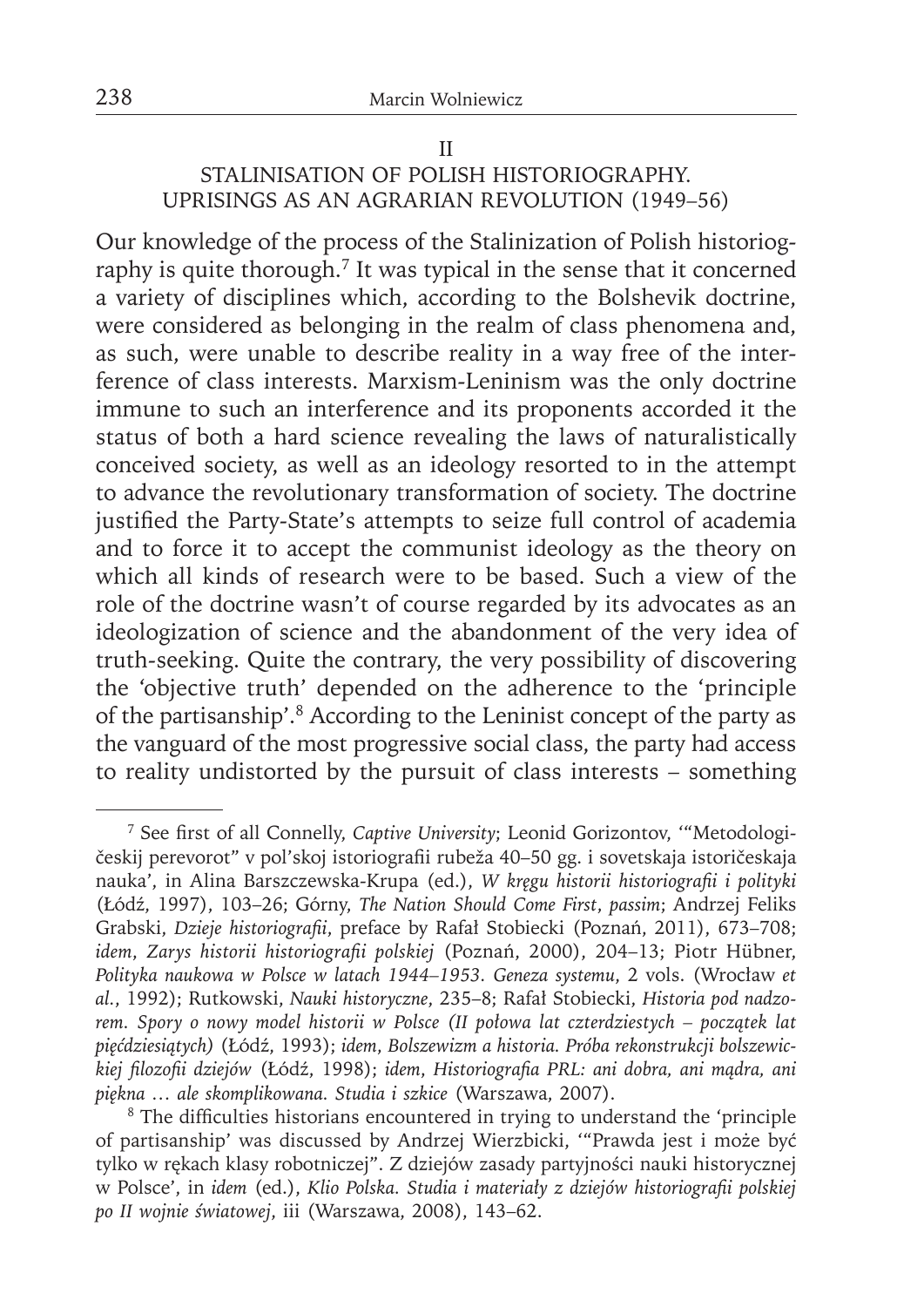which, by definition, was out of reach of the 'bourgeois science'. The glorification of the objective truth (discovered by the party) was accompanied by the disparagement of 'bourgeois objectivism' (traditional science), to be regarded as one of the ways of protecting class interests. Such an approach made it difficult to distinguish between the exercise of Marxist science and the legitimization of the political system that brought it into being.

National uprisings were included in the field of progressive traditions – a step which was far from obvious. From a perspective of the theory of socio-economic formations, of crucial importance in the post-partitioned era was the process referred to as the anti-feudal transition. However, the way in which this transition was going to be interpreted wasn't clear. Apart from Polish Marxist historians, the problem was also dealt with by Soviet scholars who at the turn of 1940s and 1950s attempted to elaborate a universal interpretation of the national histories of the countries of the Soviet bloc in order to ease the nationalist tensions between them.<sup>9</sup> Unsurprisingly, scholars from the Institute of Slavonic Studies of the Soviet Academy of Sciences worked on the assumption that the new account of Polish history, which they were required to prepare, should be based on the interpretations to be found in works of the classic authors of Marxism-Leninism. However, as Andrzej Walicki showed as early as 1954 (although his remarks pertaining to this issue were published in 1968), Soviet scholars ignored Marx's comments on what was known as the Polish problem in the nineteenth century, giving priority to the views expressed in this regard by Lenin.10 In this way Lenin's concept of agrarian revolution came to be associated with the ideal form of the anti-feudal transition, becoming the most important criterion by which to judge the progressive nature of the issues characteristic of the nineteenth-century reality. The problem was that Lenin presented his programme of agrarian revolution at the beginning of the twentieth century. It is hardly surprising that neither Polish uprisings nor Polish

<sup>9</sup> Mihail Û. Dostal', *Kak Feniks iz pepla. Otečestvennoe slavjanovedenie v period Vtoroj Mirovoj Vojny i v pervye poslevoennye gody* (Moskva, 2011), 232–75; Jan Szumski, *Polityka a historia. ZSRR wobec nauki historycznej w Polsce w latach 1945–1964* (Warszawa, 2016), 241–71.

<sup>&</sup>lt;sup>10</sup> In the autumn of 1954 Walicki gave the memorial regarding this matter to Bronisław Baczko. At that time Baczko was an influential member of IKKN; see Andrzej Walicki, *Idee i ludzie. Próba autobiografi i* (Warszawa, 2010), 41–4.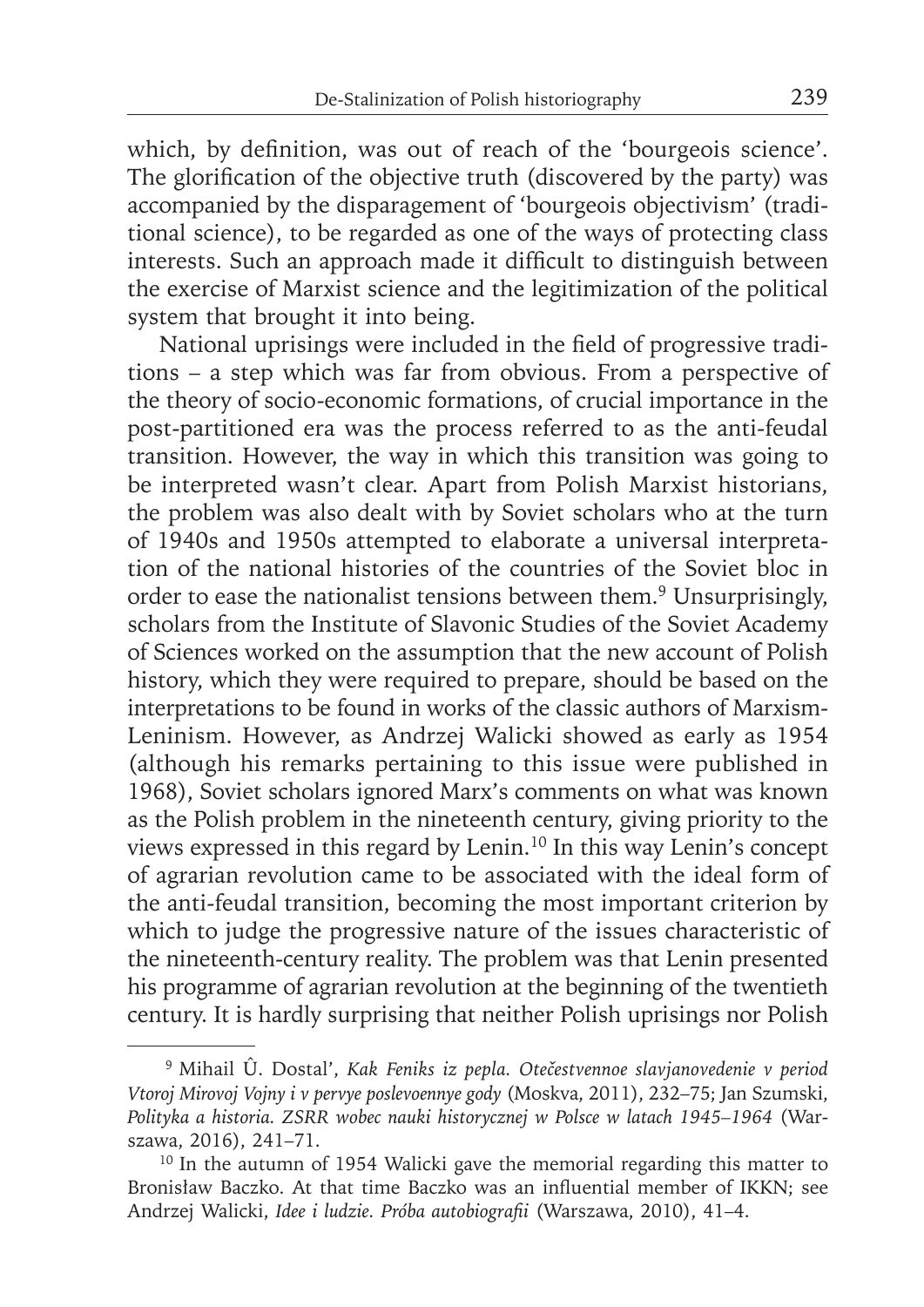democrats of the post-partition era proved revolutionary enough to be designated as progressive. To make matters worse, Polish uprisings were the nobility's movements tainted with imperialism (the idea of the resurrection of an independent Poland encompassing all the lands it had possessed before 1772), and anti-Russian nationalism. Polish Marxist historians were invited to participate in some of the discussions devoted to the elaboration of this interpretation of Polish history. In time, they spoke in defence of the insurgent tradition, trying to prove its progressive character.<sup>11</sup> However, the result of this defence was sometimes controversial.

The institution which initially took upon itself the task of the elaboration of the Stalinist vision of Polish history was the Institute of Education of Academic Cadres (Pol.: Instytut Kształcenia Kadr Naukowych, IKKN).<sup>12</sup> Scholars from the Institute were quite consistent in their view of the formation transitions as the key issue of the post-partition era. From this it followed that the uprisings could be progressive only in so far as they were anti-feudal, and the only movements that met this condition, and thus deserved to be included under the category of 'progressive uprisings', were those organized by the peasants. This, in turn, meant that the only events that fulfilled the ideal of the struggle for independence were those known as the Galician slaughter in 1846.13 However, this conclusion not only radically reversed the historical tradition but it also ran counter to a number of other elements of the orthodox interpretation of the

<sup>&</sup>lt;sup>11</sup> The issue was discussed by Zbigniew Romek, 'Polsko-radzieckie dyskusje o "Istorii Polszi v trech tomach" w latach 1950–1959', in Andrzej Wierzbicki (ed.), *Klio Polska. Studia i materiały z dziejów historiografi i polskiej po II wojnie światowej*, [i] (Warszawa, 2004), 169–91.

<sup>&</sup>lt;sup>12</sup> I omit here earlier works by Żanna Kormanowa. See Stobiecki, *Historiografia PRL*, 258–9; Szumski, *Polityka a historia*, 242–4. On IKKN see Beata Bińko, 'Instytut Kształcenia Kadr Naukowych przy KC KPZR. Narzędzie ofensywy ideologicznej w nauce i szkolnictwie wyższym', *Kultura i Społeczeństwo*, xl, 2 (1996), 199–214; *eadem*, 'Skąd przychodzili, dokąd zmierzali … Aspiranci pierwszego rocznika Instytut Kształcenia Kadr Naukowych przy KC KPZR', in Tomasz Szarota (ed.), *Komunizm. Ideologia, system, ludzie* (Warszawa, 2000), 192–204.

<sup>&</sup>lt;sup>13</sup> Bronisław Baczko, Poglądy społeczno-polityczne i filozoficzne Towarzystwa Demo*kratycznego Polskiego*, Warszawa 1955, 32–4, 99. On the evolution of Baczko's outlook see Stanisław Borzym, 'Baczko. Sublimacja historyzmu', in Stefan Amsterdamski *et al*. (eds.), *Historia i wyobraźnia. Studia ofi arowane Bronisławowi Baczce* (Warszawa, 1992), 11–20.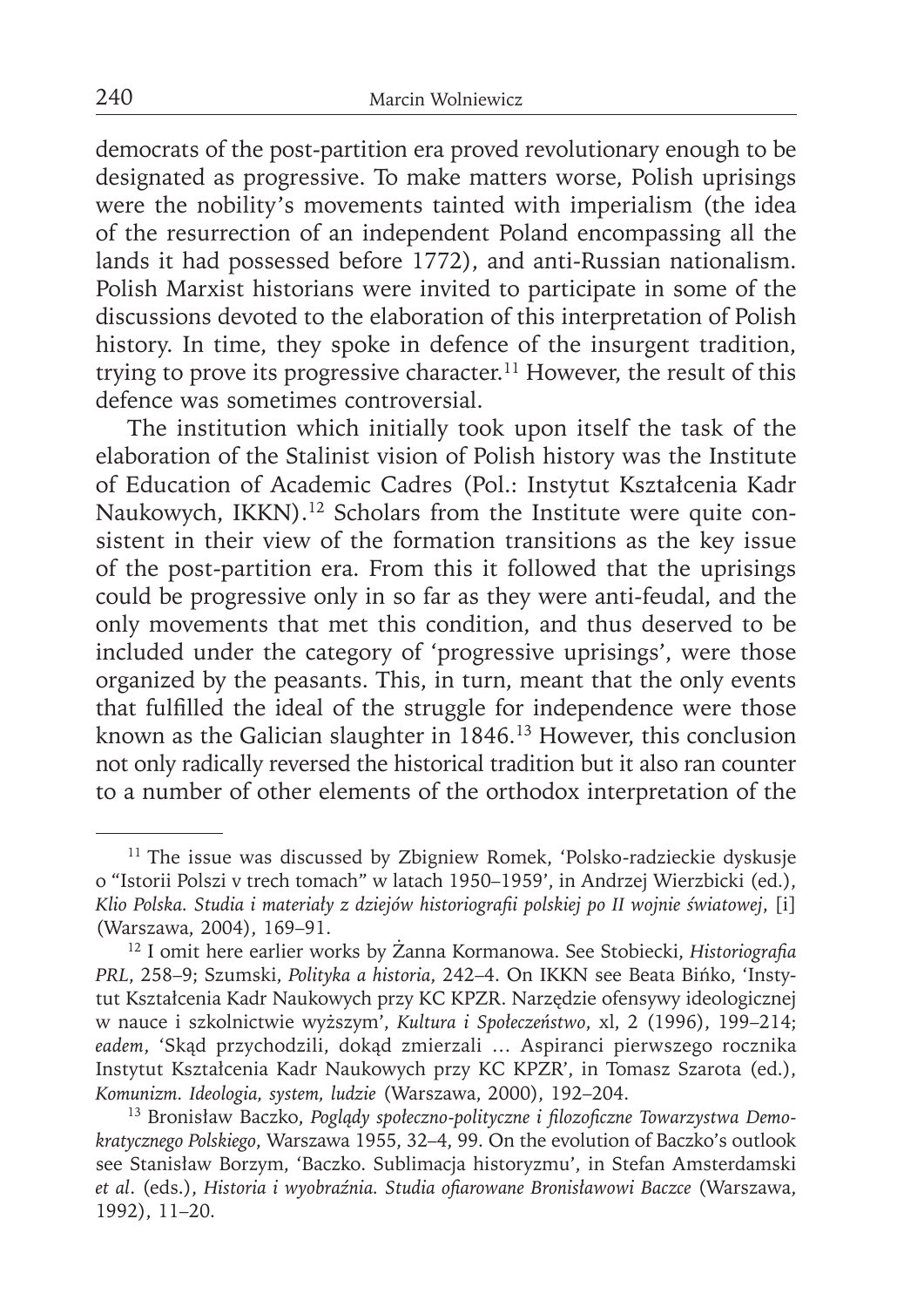nineteenth-century uprisings. If, in accordance with its economist version, patriotism was considered to be a class phenomenon<sup>14</sup> and if this way of viewing patriotism was considered to be the grounds for drawing a distinction between a 'bourgeois nation' and a 'plebeian one',15 then one was naturally led to raise doubts as to whether it was possible to speak about independence with regard to the nineteenth century. Regardless of the outcome of political and military efforts, the plebeian nation remained in the captivity of the bourgeois one throughout the nineteenth century. This seems to suggest that even the victorious uprising couldn't result in the regaining of independence. It is difficult to understand how even the peasants' anti-feudal movement could pursue the goal of regaining independence.

The statement becomes easier to understand in light of the utopian beliefs held by the communist elites in the Stalinist era. To interpret the advent of the PRL in terms of the 'New Beginning' and the rise of a 'socialist nation' was to foster a radically dichotomic view of the national past. Not only was 1944 seen to mark a transition between capitalism and socialism, but it was also considered to separate a 'real human history' from 'pre-history', the latter being one in which no realisation of real values was possible (such as freedom or independence). If socialism was the sole ground on which one could hope to see the growth of real values, then the elements of heritage, to be acceptable, couldn't be far removed from the socialist ideal.<sup>16</sup>

Recognizing the peasant movements as the ideal form of insurgent activity while at the same time denying that they could strive for a 'real independence', the orthodox Stalinist ideologists created a tradition that went beyond the insurgent heritage. Kieniewicz's interpretation aimed to preserve this heritage. However, the attempt he made was one for which he had to pay with a far-reaching compromise with the Stalinist vision of Polish history.

<sup>14</sup> Natalia Gąsiorowska-Grabowska, 'Proces formowania się narodu burżuazyjnego w ramach kształtowania się stosunków kapitalistycznych w Polsce', in Stanisław Herbst, Witold Kula, and Tadeusz Manteuffel (eds.), *Pierwsza Konferencja Metodologiczna Historyków Polskich. Przemówienia, referaty, dyskusje* (Warszawa, 1953) [hereinafter: PKMHP], ii, 14–15; Baczko, *Poglądy*, 12.

<sup>15</sup> Roman Werfel, 'Stosunek pojęć: patriotyzm – nacjonalizm i kosmopolityzm – internacjonalizm. Zagadnienie jedności narodowej', in PKMHP, ii, 164.

<sup>&</sup>lt;sup>16</sup> Józef Gutt, 'Niektóre zagadnienia poznania historycznego w świetle materializmu historycznego', in PKMHP, i, 43.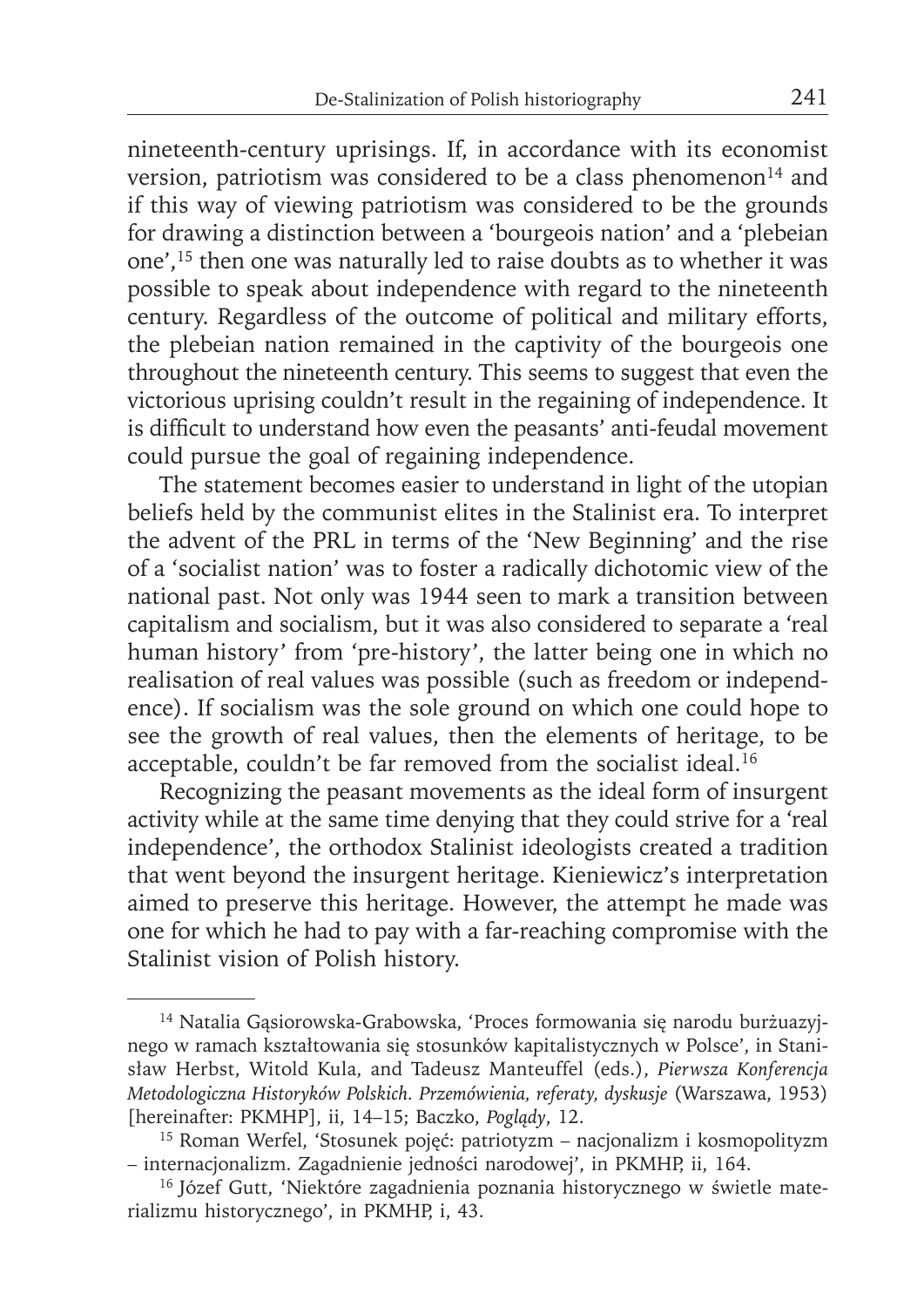Kieniewicz entered the Stalinist era as a scholar with significant academic achievements to his credit. Generally in the tradition of individualistic historicism, his pre-war studies shared some characteristics with social history.<sup>17</sup> In line with Kieniewicz's approach was, promoted in the first years after the war, the idea of 'integral history',<sup>18</sup> as was the concept of social history, developed with the goal of explaining the social structure of contemporary Poland. The search for new ways of studying history was informed by the need to describe the experience of the generation who had lived through the collapse of the state in 1939, and its rebirth in 1918 and (as a satellite state of the Soviet Union) in 1945. This experience supported the conclusion that the "internal evolution of the Polish nation'" was more important than "the current degree of political sovereignty'". It also seemed to justify the elaboration of a new periodization of Polish history.19 It wasn't of course expected of scholars to stop studying the history of the struggle for independence altogether. What they were expected to do was to place this issue in a broader social context. Taking the interconnection between the peasants' question and the struggle for freedom to be the most important issue in the post-partition era, Kieniewicz tried to show the negative effect which the social conflicts had upon the strength of the independence movement.<sup>20</sup> Soon the meaning these ideas were given obliterated itself in the clash with the 'methodological revolution' in which all scholars were forced to participate.

By deciding to become part of the historical profession in the Stalinist era, Kieniewicz set out to recount Polish history in terms of the theory of socio-economic formations. This didn't mean the acceptance of a ready-made interpretation. The vision of national

<sup>17</sup> Stefan Kieniewicz, *Ignacy Działyński (1754–1797)* (Kórnik, 1930); *idem*, *Społeczeństwo polskie w powstaniu poznańskiem 1848 roku* (Warszawa, 1935); *idem*, *Adam Sapieha 1828–1903* (Lwów, 1939). See Jerzy Zdrada, 'O Stefana Kieniewicza koncepcji dziejów porozbiorowych', in *Stefan Kieniewicz i jego dziedzictwo*, 29–36. This thought's affiliation with social history requires a separate study. See Andrzej Szwarc, 'Stefan Kieniewicz jako historyk społeczeństwa polskiego XIX wieku', in *Stefan Kieniewicz i jego dziedzictwo*, 121–30.

<sup>&</sup>lt;sup>18</sup> Stefan Kieniewicz, 'O naszej historiografii w okresie międzywojennym', *Tygodnik Powszechny* [hereinafter: TP], iii, 24 (1947), 3.

<sup>19</sup>*Idem*, 'Historia narodu czy historia państwa?', *Dzieje Najnowsze*, 3–4 (1947), 374–5.

<sup>20</sup>*Idem*, 'Sprawa włościańska a sprawa niepodległości w dobie porozbiorowej', *Nauka i Sztuka*, ii, 9 (1946), 267–83.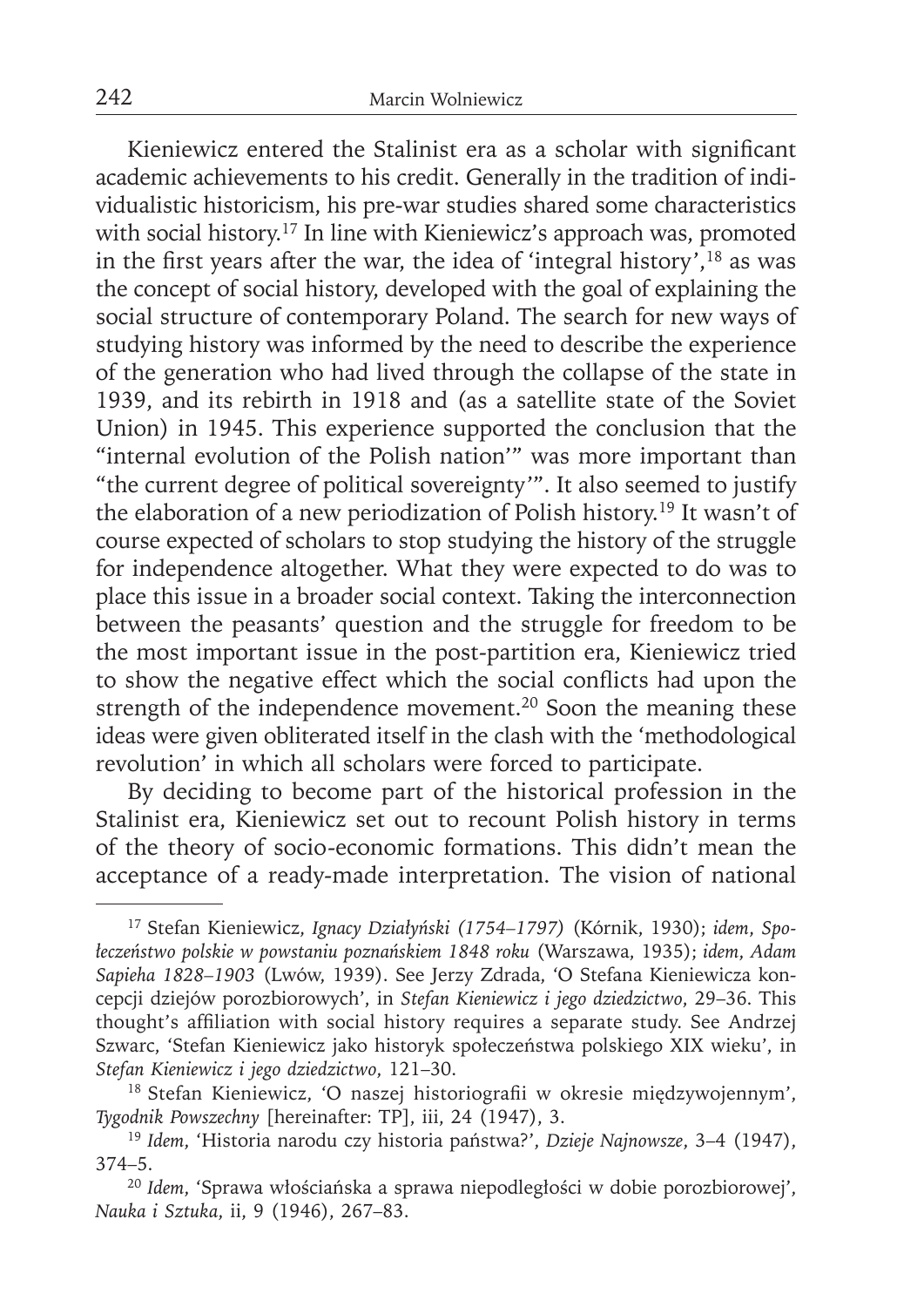past, which one was required to base on the theory in question, was still *in statu nascendi*. While accepting the general framework of the theory, Kieniewicz rejected its deterministic interpretation in which different elements of his 'integral history' were regarded as nothing but the epiphenomena of economic sphere. He refused to accept the view that the anti-feudal transition depended exclusively on the development of capitalism, and the shape of political movements was determined by their social base. In his account of the relationship between the peasants' class movements and the struggle for political freedom – and this was the key question to which he tried to find an answer – he didn't neglect to reveal their historical collision – a step by which he laid himself open to criticism for failing to discern the 'autonomy' of the peasants' movements and to understand their "objectively national liberation character".21

Differences between the two interpretations of the anti-feudal turn (the orthodox one and Kieniewicz's) became apparent in the paper which Kieniewicz delivered (written by Kieniewicz, the paper was a bit retouched by party mandarins) during the Mickiewicz Year celebrations.22 The paper contained both the recognition of the agrarian revolution as the ideal of the anti-feudal transition and the consequent futility of the question of the role of the peasant revolution and the national uprisings in furtherance of the cause of independence as well as the thesis that "agrarian revolution gave the Polish nation the best chance to regain independence", for only the agrarian revolution could be expected to succeed in stirring up the masses (Polish, Lithuanian, Ukrainian, and Russian) against the reactionary partitioning powers.23 It opened up the possibility of the outbreak of an uprising in Lithuania, Belarus and Ukraine, which Kieniewicz – following the

<sup>21</sup> Stefan Kieniewicz, 'Walka klasowa chłopów polskich w XIX i XX wieku w oświetleniu historiografi i polskiej', *Kwartalnik Historyczny*, lviii, 1 (1950/1951), 39–57; *idem*, 'Ruchy chłopskie a powstanie styczniowe', in PKMHP, i, 150; *idem*, *Ruch chłopski w Galicji w 1846 r.* (Wrocław, 1951), [rev.:] M. Żychowski, 'Na marginesie antyfeudalnego powstania chłopskiego w Galicji w 1846 r.', *Przegląd Historyczny* [hereinafter: PH] xliv, 1 (1953), 230-43; J. Buszko, PH, xliv, 1/2 (1953), 244-52.

<sup>22</sup> Stefan Kieniewicz, *Problem rewolucji agrarnej w Polsce w okresie kształtowania się układu kapitalistycznego*, in *Z epoki Mickiewicza. Zeszyt specjalny "Przeglądu Historycznego" w rocznicę śmierci Adama Mickiewicza 1855–1955* (Wrocław, 1956), 3–39; See also *idem*, 'Z rozmyślań dziejopisa czasów porozbiorowych', *Kwartalnik Historii Nauki i Techniki*, xxv, 2 (1980), 254.

<sup>23</sup> Kieniewicz, 'Problem rewolucji agrarnej', 9–10.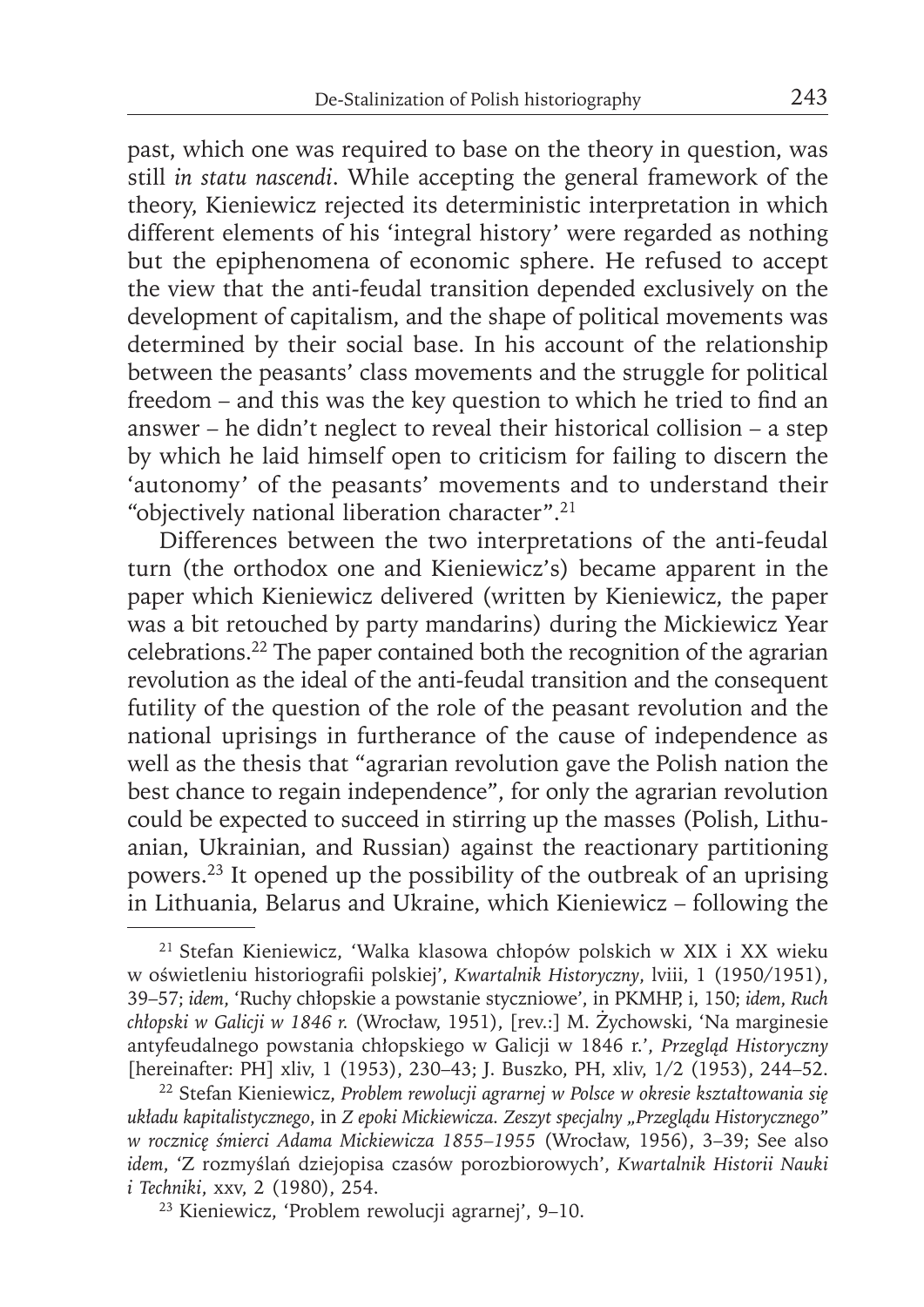tradition dating back to Mochnacki – considered to be a necessary condition for the staging of a successful uprising in Congress Kingdom. In this interpretation the agrarian revolution became part of the argument in favour of a very traditional vision of national uprisings, although Kieniewicz's view departed from the national heritage in its rejection of the idea of the restoration of an independent Poland to its pre-partitioned borders. His interpretation also provided an explanation of why the uprisings were unsuccessful – if they depended for their success on the ability to assume the form of an agrarian revolution, their failure to assume such a form explained why they ended in failure. And they failed to assume the desirable form because of the mistakes of the Reds who weren't able to overcome their class limitations and to push through a land reform radical enough to break up with the propertied classes and to stir the masses into action. As a result, the Reds were left with no other option but to ally themselves with the nobility who – in line with the policy pursued by the Whites – joined the uprisings in order to prevent them from assuming the form of the agrarian revolution, which, however, only obliterated the possibility of winning.24

The paper was written at the time when the Stalinist version of Polish history known as *Makieta Historii Polski* (mock-up synthesis of Polish history) was being worked on and, as a result, it contains *in nuce* some of the ideas, inconsistencies and contradictions to be found in this leading publication of the Stalinist historiography. One year after its appearance, it was subjected to strong criticism.

### III

# DE-STALINIZATION (1956–)

Both the nature and the extent of the changes that ensued in the course of what is known as the process of de-Stalinization of Polish historiography remain still in dispute. The very concept of de-Stalinization was elaborated with a view to describing the political disintegration of the totalitarian system. However, the concept of totalitarianism understood in terms of an ideological rule was also

<sup>&</sup>lt;sup>24</sup> The pattern characteristic of the policy pursued by the Whites had already been described by Kieniewicz before the war. He mentioned it again in his habilitation lecture; see *idem*, *Adam Sapieha*, 84; *idem*, 'Sprawa włościańska', 273.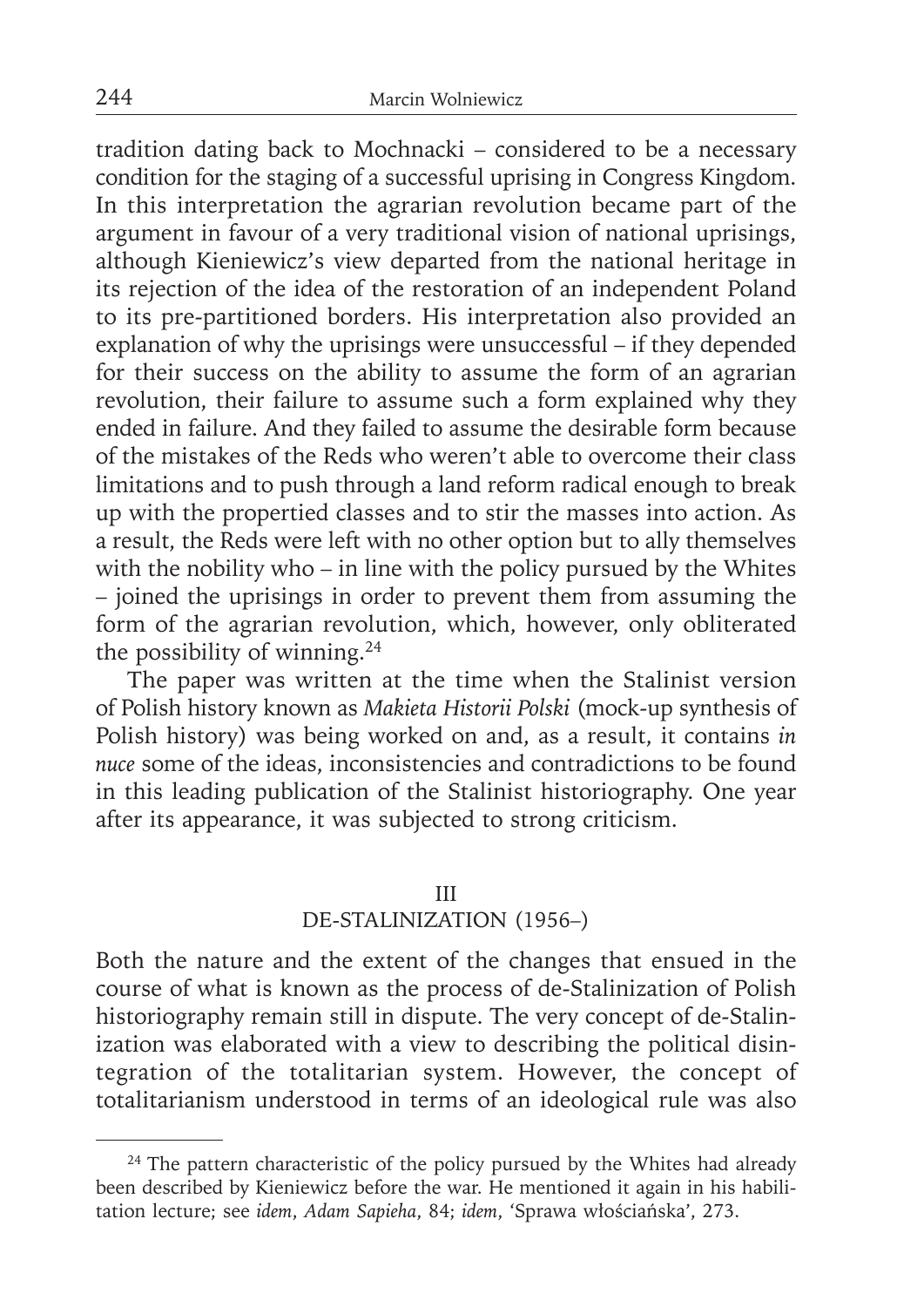used to describe some of the changes that occurred in the field of art and science.<sup>25</sup> It is easy to see that the question of whether  $1956$ marked the beginning, or the beginning of the end of the process of de-Stalinization is closely connected with the way the process was interpreted in historical literature. Rafał Stobiecki, for example, wrote not so much about the process of de-Stalinization as about the crisis of the Stalinist model of historiography, the peak of which came in 1956, during the Polish October.26 According to Stobiecki, this model was to some extent reproduced by Gomułka's government. Stobiecki emphasised the extent to which until the end of the 1980s Polish historiography continued to be shaped by such relics of Stalinism as the state's control of historiography, the existence of the party's academic institutions, the continuity of scholarly cadres and, in so far as the content of historiography is concerned, the domination of the theory of socio-economic formations and the adherence to the interpretations formulated in class terms. Andrzej Feliks Grabski also didn't deny that the state's interference with historiography continued until 1989.27 However, in his opinion the process of de-Stalinization should be understood in terms of the gradual liberation of Polish historiography from the ideological grip and the reestablishment of methodological pluralism. Stobiecki's account of the process seems to be of a piece with Kołakowski's idea of ailing Stalinism, while Grabski's interpretation can be linked with Walicki's view of a long and onerous retreat from totalitarian aspirations and the abandonment of the pursuit of the communist utopia.

Both interpretations seem complementary. The claim that the Stalinist structures of science survived until the end of the PRL is true (although it would be absurd to say that they survived intact),

<sup>&</sup>lt;sup>25</sup> The problem of the 'inconvenience' caused by the use of a heterogeneous concept of de-Stalinization in the historiographies of the countries of Eastern and Central Europe was discussed by Jan Foitzik, 'Entstalinisierungskrise in Ostmitteleuropa: Verlauf, Ursachen und Folgen', in Roger Engelmann, Thomas Grossbölting, and Hermann Wentker (eds.), *Kommunismus in der Krise. Die Entstalinisierung 1956 und die Folgen* (Göttingen, 2008), 35–9. In Eastern and Central Europe the use of the concept of de-Stalinization was banned until 1989. It appeared in Budapest in 1956 and was used in the discourse of the Marxist revisionists in the 1950s and the 1960s. As early as mid-1950s the concept of de-Stalinization began to be used in the Western scholarship.

<sup>26</sup> Stobiecki, *Historia pod nadzorem*, 129–38.

<sup>27</sup> Grabski, *Zarys*, 213–30.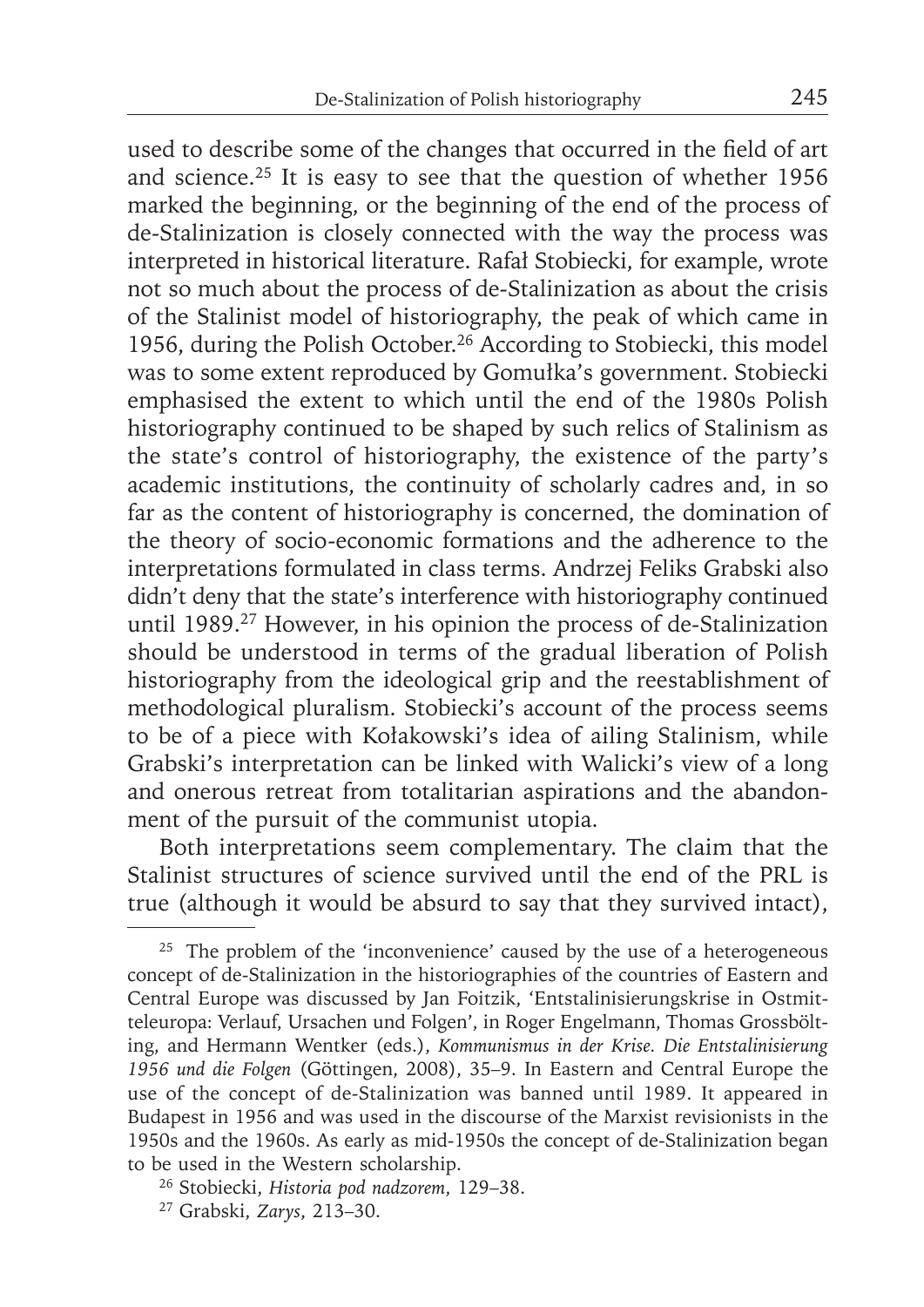and so is the statement that after 1956 Polish historiography entered the path of a gradual deideologization (the pace of the process and some of the problems related to it would be impossible to understand without taking into account the simultaneous existence of the Stalinist structures of science). In order to understand changes that took place after 1956, it is necessary to take into account both the factors of inertia and the attempts (sometimes hardly spectacular) to deideologize the profession. Such a research programme will cover both the 'politics of history' of the PRL and scholars' attitude towards those elements of the Stalinist historiography that were responsible for its ideologization: Marxism-Leninism's theoretical and ideological monopoly as the only doctrine providing true cognitions, the doctrine's key elements such as 'principle of partisanship', 'progressive traditions', 'the concept of objective truth', and the interpretation of Polish history to which the doctrine gave rise. With regard to the subject of this article, of particular importance are: the 'principle of partisanship' and 'progressive traditions'.

### IV

# THE 'PRINCIPLE OF PARTISANSHIP' AND THE AUTONOMY OF SCHOLARSHIP

It is of course true that the Stalinist structures of the historical profession survived the criticism of the Stalinist interpretation of Polish history. The profession's subjection to different forms of political control continued also after 1956. The view that science performed both cognitive and ideological functions was used to justify this control.28 This "totalitarian virus" (Walicki) with which the historical

<sup>28</sup> See *III Zjazd Polskiej Zjednoczonej Partii Robotniczej, Warszawa 10–19 III 1959 r. Stenogram* (Warszawa, 1959), 135. The view of an unavoidably ideological character of social sciences survived Władysław Gomułka. It was taken as a point of departure for a discussion during the 'Party Meeting on Social and Humanistic Sciences' in 1973. See papers delivered by Jarema Maciszewski, Andrzej Werblan, and opinions expressed during the discussion by Tadeusz Jaroszewski and Andrzej Werblan, *Nasze Drogi* [hereinafter: ND], 5 (1973), 85–6, 108; 6 (1973), 9–11, 41, 66–7. The meeting preceded III Congress of Polish Science (23–29 June 1973) whose participants also drew on the view of the "dialectical unity of science's cognitive, ideological, educational and advisory functions", *II Kongres Nauki Polskiej. Materiały i Dokumenty*, i (Warszawa, 1974), 89 (the quotation from the paper delivered by Jan Kaczmarek, who served then as Minister of Science, Higher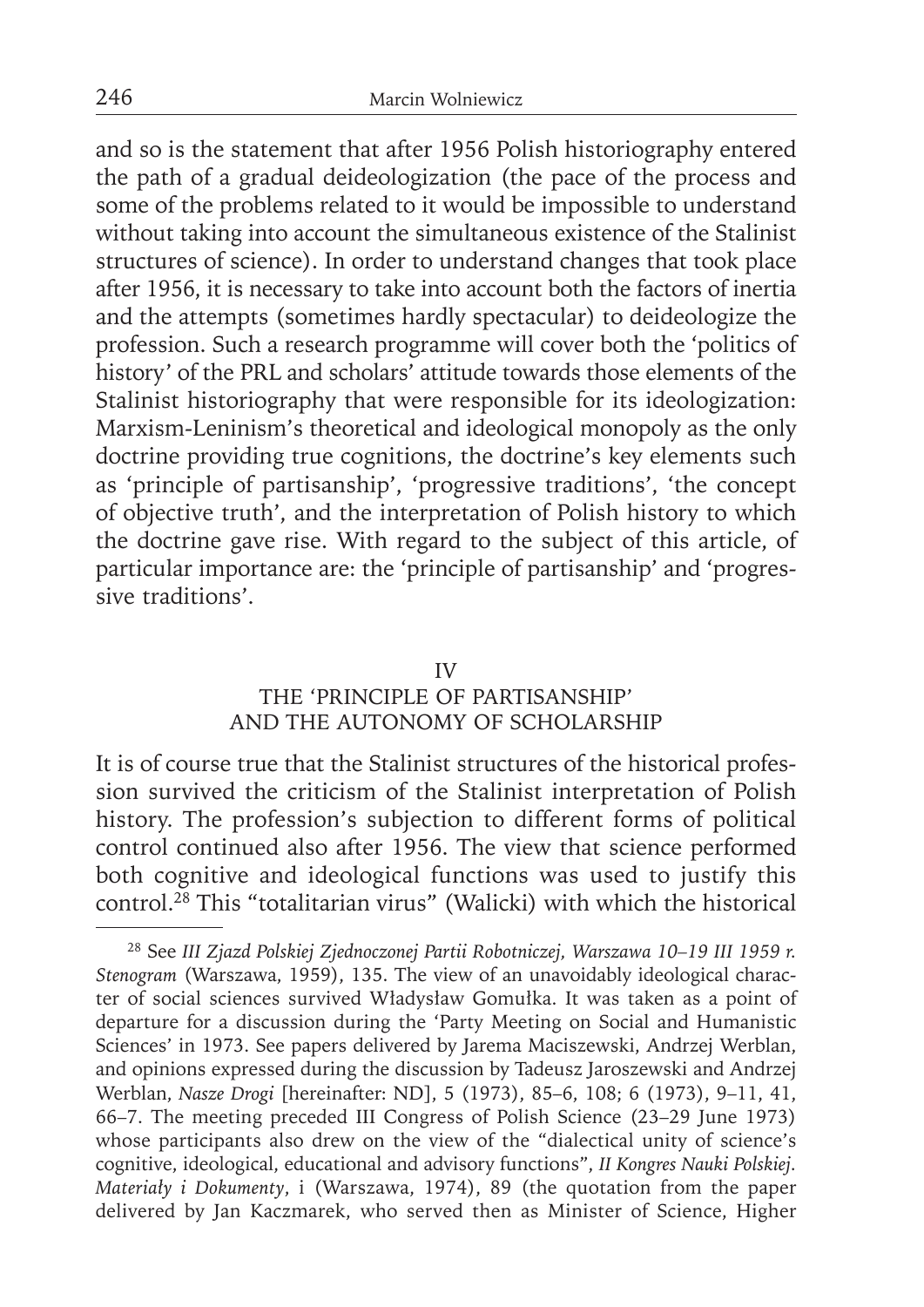profession was infected was to blame for the recurrences of 'ideological offensives', resorted to in the name of the restoration of the Marxist-Leninist integrity. The communist authorities still felt it their duty to remind scholars that the adherence to the 'principle of partisanship' was a necessary condition for discovering 'objective truth'. From this perspective, revisionism was attacked as a 'bourgeois ideology' which through its advocacy of the idea of the autonomy of scholarship stood in the way of pursuing objective truth.29 On the other hand, however, it was increasingly accepted that the principle of partisanship applied only to the party historians – an approach which meant the abandonment of the idea of the methodological transformation of the whole academia. Historians who contested Marxism were tolerated, and so were non-Marxist methodologies.<sup>30</sup> In time, even the adherents of the idea of the ideological nature of scholarly activity questioned the absolute validity of this view, admitting that there are historical works "the only goal of which is to know the truth about the past". $31$  These concessions can be taken as a sign that the revolutionary vigour, characteristic of the totalitarian period of the PRL, was on the wane.

It should be stressed that already in the first years after the Second World War Kieniewicz advocated some form of the scholar's social commitment.<sup>32</sup> However, he never supported the principle of partisanship (at least in the sense of making scholarly opinions congruent with the authority of the communist party). In this regard there was a continuity between the Otwock declaration which he was forced to make in support of those "who were on the right side of history" – an approach which in his opinion didn't rule out the possibility of

Education and Technology). See also Piotr Hübner, 'Nauka w materiałach II Kongresu Nauki Polskiej', *Nauka Polska* (2004), 93.

<sup>29</sup> See *XI Plenum KC PZPR. Węzłowe zadania w dziedzinie szkolnictwa wyższego i badań naukowych (17–18 XII 1962)* (Warszawa, 1963), 124; Władysław Gomułka, *O aktualnych problemach ideologicznych pracy partii. (Referat wygłoszony na XIII Plenum KC PZPR w dniu 4 VII 1963 r.)* (Warszawa, 1963), 37–9.

<sup>30</sup>*III Zjazd*, 137–8.

<sup>31</sup> Jarema Maciszewski, 'Nie tylko o historii', ND, 5 (1972), 25; *idem*, 'Nauki społeczne i humanistyczne w ideologicznej i politycznej działalności partii, w realizacji programu przyśpieszenia społeczno-ekonomicznego rozwoju Polski', ND, 5 (1973), 84–101 (here: 86).

<sup>32</sup> Kieniewicz, 'Historia narodu czy historia państwa?', 382–3; *idem*, 'O naszej historiografii', 3.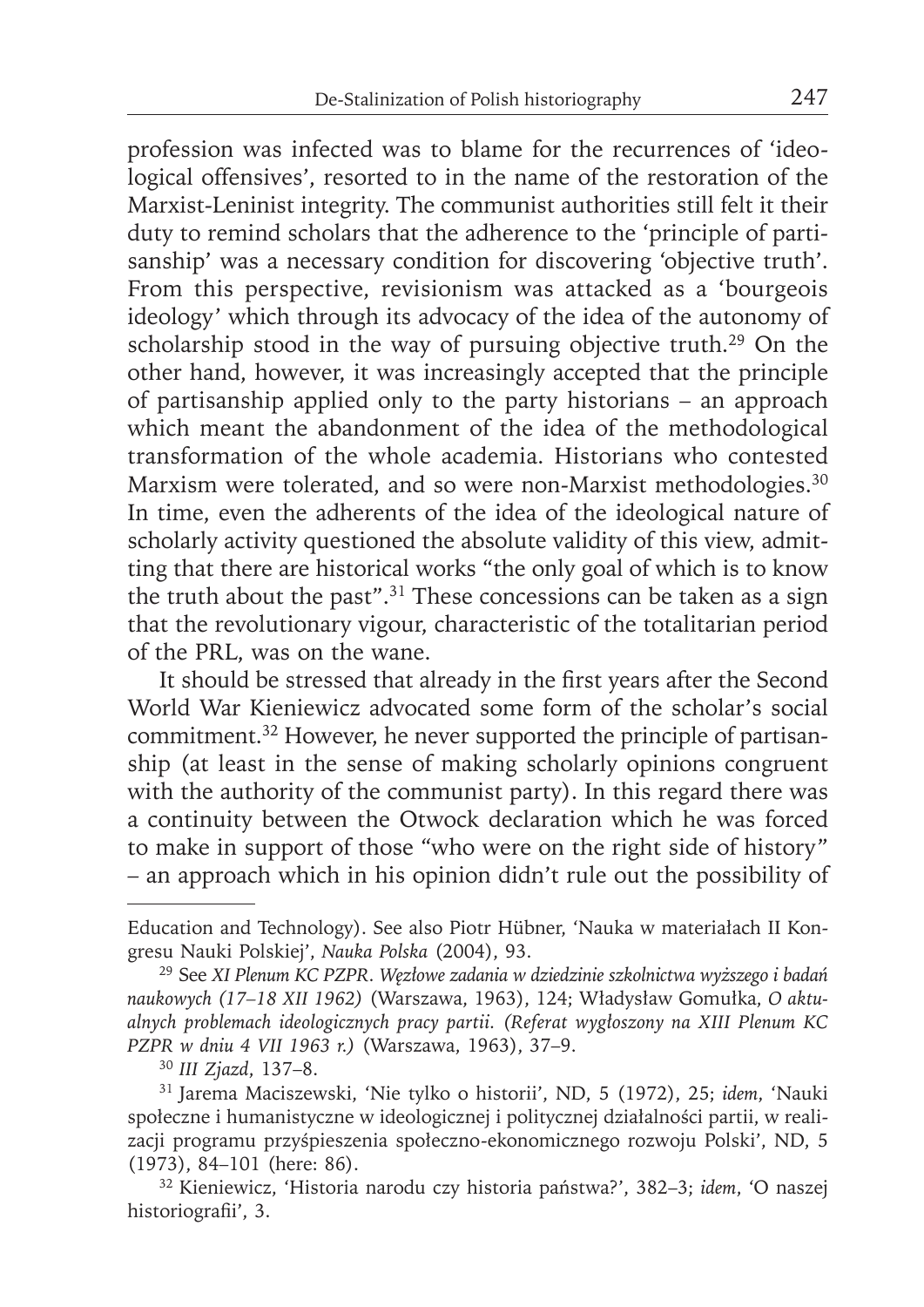understanding the opposing party<sup>33</sup> – and the credo which he included in the preface to *Powstanie styczniowe* (the January Uprising):

As a student of the history of the period of captivity, living in Poland and working for Poland in the latter half of the twentieth century, I take a positive view of all the trends which in my opinion furthered the cause of national freedom, promoted the emancipation and prosperity of the masses and fostered the development of the friendship between Poland and other nations, especially neighbouring ones. In some measure such an approach affects the way in which I treat the partitioning powers, the Polish propertied classes and all the symptoms of Polish chauvinism. I do not think that by adopting such an attitude I am hampered in my efforts to reconstruct the past in a manner as consistent with the source material and the real course of events as possible.34

What links the Otwock declaration and the credo quoted above is not of course the spirit of Stalinism. Quite the contrary, the connection is to be found in what distinguishes these statements from this spirit. The idea of patriotic service that does not hinder the truth-seeking, clearly expressed in the credo, seems to draw on the pre-war motto "For Homeland and Science". It was designed to stress that the autotelic character of both values was essential to the scholar's ethos, from which it followed that patriotism could be reconciled with freedom of sciences, the latter being destroyed by institutional pressure and direct political commitment.35 It is on this ideal of the relations between the state and academia that Kieniewicz based his defence of the historical profession against the communist leaders. In considering scholars to be under obligation to serve both their state and their nation, he argued that they would be most effective in discharging this duty as long as they were subjected to no interference by the state.<sup>36</sup>

<sup>33</sup>*Idem*, 'Zagadnienie prawdy obiektywnej w nauce historycznej' in PKMHP, i, 107.

<sup>34</sup>*Idem*, *Powstanie styczniowe* (2nd edn., Warszawa, 1983), 6.

<sup>35</sup> Hübner, *Polityka naukowa*, 10–30.

<sup>&</sup>lt;sup>36</sup> Stefan Kieniewicz, 'Kilka uwag o dzisiejszym stanie historiografii polskiej', ND, 1 (1969), 188–9.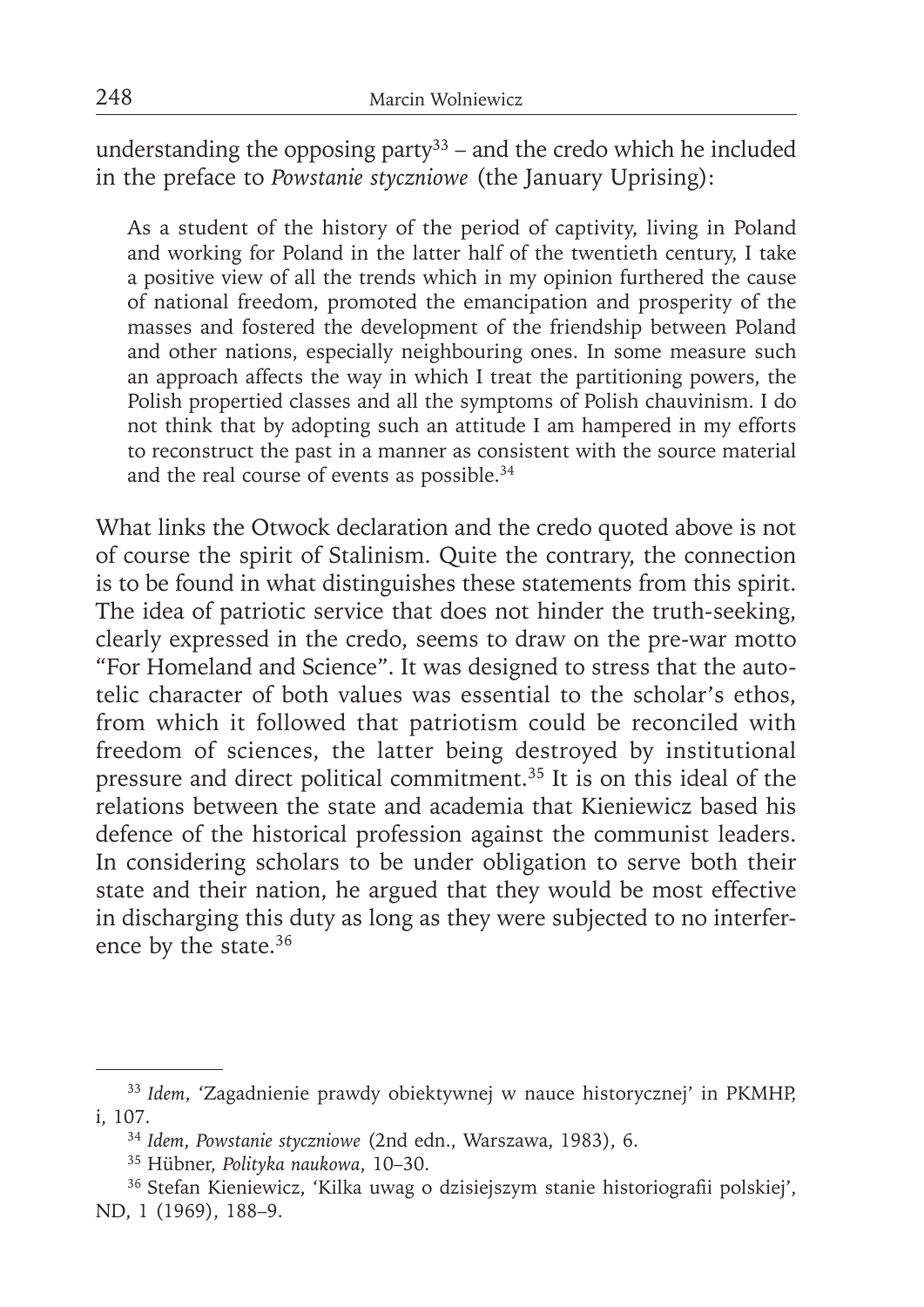#### V

# 'PROGRESSIVE TRADITIONS'

'Progressive traditions', by definition, were subject to change because their progressivenes depended on what the party-state was just willing, under specific circumstances, to define as progressive. $37$  In fact, the category of progressive traditions contained elements that were constant (for example, the history of the working class movement) and that were included in it only 'on a temporary basis' (for example, national uprisings). The determination to keep research practice within the confines of progressive traditions grew weaker and in time the communist authorities were increasingly willing to turn a blind eye to the study of topics that lay outside the field of the ruling party's ideological and political preferences. Of course, there were still issues that could be dealt with 'in the only right way' (Polish-Russian relations, Polish presence in the eastern territories of the old Polish Lithuanian Commonwealth and so on) or ought not be dealt with at all (as was most often the case). Except for such restraints, following the liberalization of the system after 1956, historians were given some freedom in the choice of topics to study.38 Thus scholars' view of the idea of progressive traditions and the evolution of the way in which these traditions were regarded by the authorities overlapped.

Taking both factors into consideration, we may point out three variants of deviation from the Stalinist progressive traditions. The first would be tantamount to an attempt at transforming the said traditions and concepts associated therewith into a neutral object or a cognitive instrument. The second, in turn, would consist in a broadening of

<sup>&</sup>lt;sup>37</sup> The issue of 'progressive traditions' is necessarily dealt with in most works on the historiography of the PRL. However, the only work that is exclusively devoted to this issue is the article by Rafał Stobiecki, 'Stalinowska mitologizacja idei postępu' in Alina Barszczewska-Krupa (ed.), *Historia, mity, interpretacje* (Łódź, 1996), 139–47.

<sup>38</sup> See Andrzej Walicki, *Marksizm i skok do Królestwa Wolności. Dzieje komunistycznej utopii* (Warszawa, 1996), 491. I am omitting here such elements of the system as Security Services' blackmail which, as demonstrated by the case of the Cracow historian, Jan Wszołek, could deprive of the right to exercise their profession, see *Korespondencja*, 432, 434; on the control of academic circles by the Security Service see Piotr Franaszek (ed.), *Naukowcy władzy, władza naukowcom. Studia*  (Warszawa, 2010).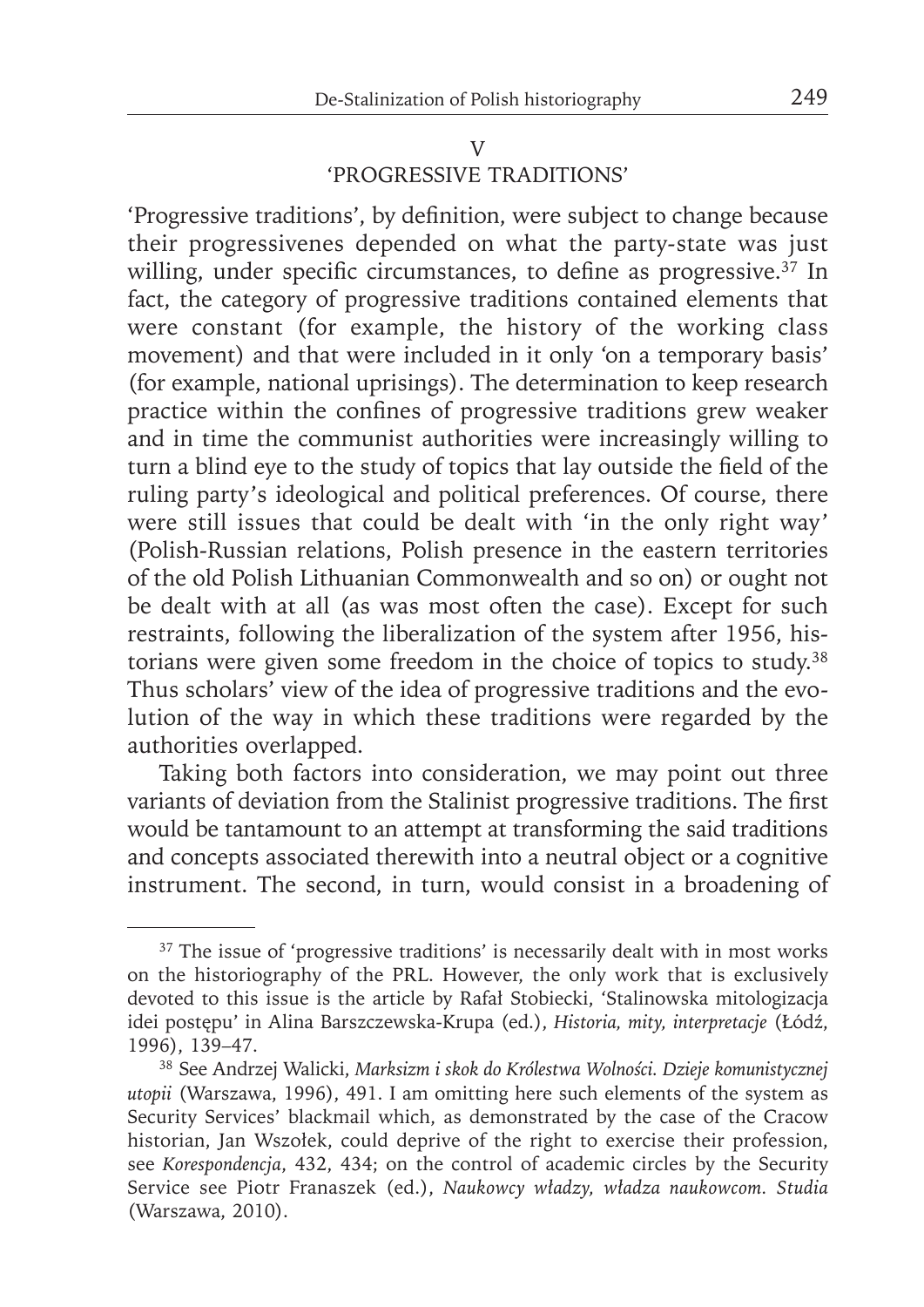the progressive traditions (which was the domain of authority) by greater (or simply different) areas of the national heritage. Finally, the third would mark a complete abandonment by the researcher of the 'progressive traditions' (irrespective of whether in the Stalinist or post-Stalinist form) and the independent selection of new research topics. In Kieniewicz's case, these variants at the same time specify the chronology of emancipation from the pressures of 'progressive traditions'. The Conference in Sulejówek (14–17 April, 1957) initiated attempts at 'neutralising' the concept of the agrarian revolution. The change in progressive traditions effected by the new Party grouping on the eve of the 1970s did not induce Kieniewicz to implement the new guidelines. Instead, in the second half of the decade there appear in his reflections issues pertaining to the Catholic religion and the Polish presence in the borderlands of the former Commonwealth – such motives were not only foreign to the 'progressive traditions', but also introduced significant corrections to the view of the Insurrections that had been created previously.

One of the most important elements of the de-Stalinisation of Polish historical studies was the discussion on *Makieta* at the Conference in Sulejówek in April 1957.39 As a result of the discussion the editors of the work equated the agrarian revolution with the social revolution of the nineteenth century, removing from the Stalinist concept the most ideological assertion of the identicalness of anti-feudal and national independence movements. This was a view that Kieniewicz defended in the beginning of the 1950s against the 'orthodoxes' from the IKKN, and it is therefore nothing surprising that in later years he considered the course of the discussion in Sulejówek as "I think, the greatest success of my life".40 The second volume of *Historia Polski*, published in 1958, to a considerable extent took the results of this discussion into consideration.<sup>41</sup>

Further corrections of this view were introduced by the textbook on the history of post-partition Poland, written by Kieniewicz a decade

<sup>39</sup> Andrzej Czyżewski, *Proces destalinizacji polskiej nauki historycznej w drugiej połowie lat 50. XX wieku* (Warszawa, 2007), 57–74; Górny, *The Nation Should Come First*, 123–31; Rutkowski, *Nauki historyczne*, 306–9. Opinions in the discussion were published by *Kwartalnik Historyczny*, lxiv, 4/5 (1957).

<sup>40</sup> Kieniewicz, 'Z rozmyślań dziejopisa', 256.

<sup>41</sup>*Idem* and Witold Kula (eds.), *Historia Polski*, ii: *(1764–1864)*, 3 pts. (Warszawa, 1958–9).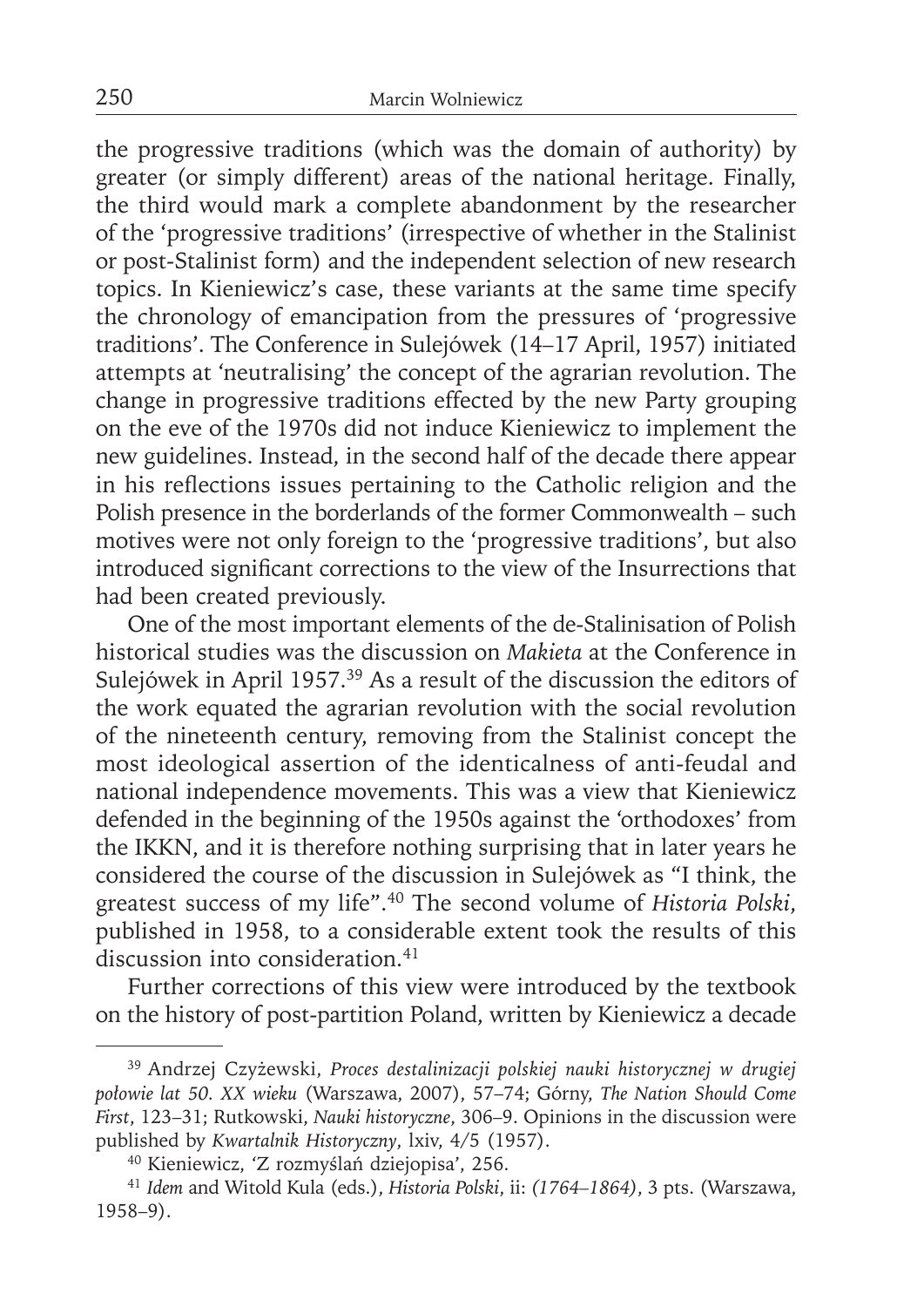later.42 We should at this point keep in mind that the *Historia Polski*  elaborated by the Institute of History of the Polish Academy of Sciences was intended to function not only as a canonical version of national history, but also an academic textbook. As regards the latter objective, however, it was unsuccessful, if only due to its enormous size. And although Kieniewicz's textbook, which coped with this task considerably better, was based on the PAN synthesis, in comparison to this work it constituted a further step in the direction of historiographical tradition and social history. Kieniewicz did adopt elements of the theory of historical materialism (the base-superstructure, the class struggle) and the issues (the growth of capitalism, social change, the struggle for national independence) from the 'original', he no longer considered the transition of socio-economic formation as the "essence of the nation's history in bondage", but rather the "process of transformation and modernisation of society".43 This formulation bore testimony to the further weakening of the formation-based axis of the Marxist synthesis, which correlated with the reinstatement of the traditional periodisation of post-partition history (delimited by two dividing lines: the loss and the regaining of independence), and also the presentation of the insurrections. The agrarian revolution (understood as a social revolution) remained as their ideal, but Kieniewicz refrained from terming them as a lost 'bourgeois revolution'.<sup>44</sup>

In PRL, historical syntheses were subjected to particular rigour, and therefore it should be stressed that Kieniewicz repeated the interpretation of the insurrections contained therein in his monographs. It is of the utmost significance that when resuming his pre-war work on the Poznań insurrection of 1848, Kieniewicz considered it necessary to supplement the book with the findings of "Polish historical studies utilising the tenets of historical materialism", which allowed him to solve "a great many riddles that I did not know how to clarify or, indeed, was unable to elucidate 25 years ago".<sup>45</sup> This interpretation appears frequently in his post-war studies, among others in the impressively documented, erudite monographs devoted to gentry's

<sup>42</sup> Stefan Kieniewicz, *Historia Polski 1795–1918* (Warszawa, 1968) (11 editions until 2002); cf. Zdrada, 'O Stefana Kieniewicza koncepcji', 80–2, 94.

<sup>43</sup> Kieniewicz, *Historia Polski*, 9.

<sup>&</sup>lt;sup>44</sup> The very concept of agrarian revolution disappeared from the 1980s editions.

<sup>45</sup> Stefan Kieniewicz, *Społeczeństwo polskie w powstaniu poznańskim 1848 r.* (Warszawa, 1960), 5, 7.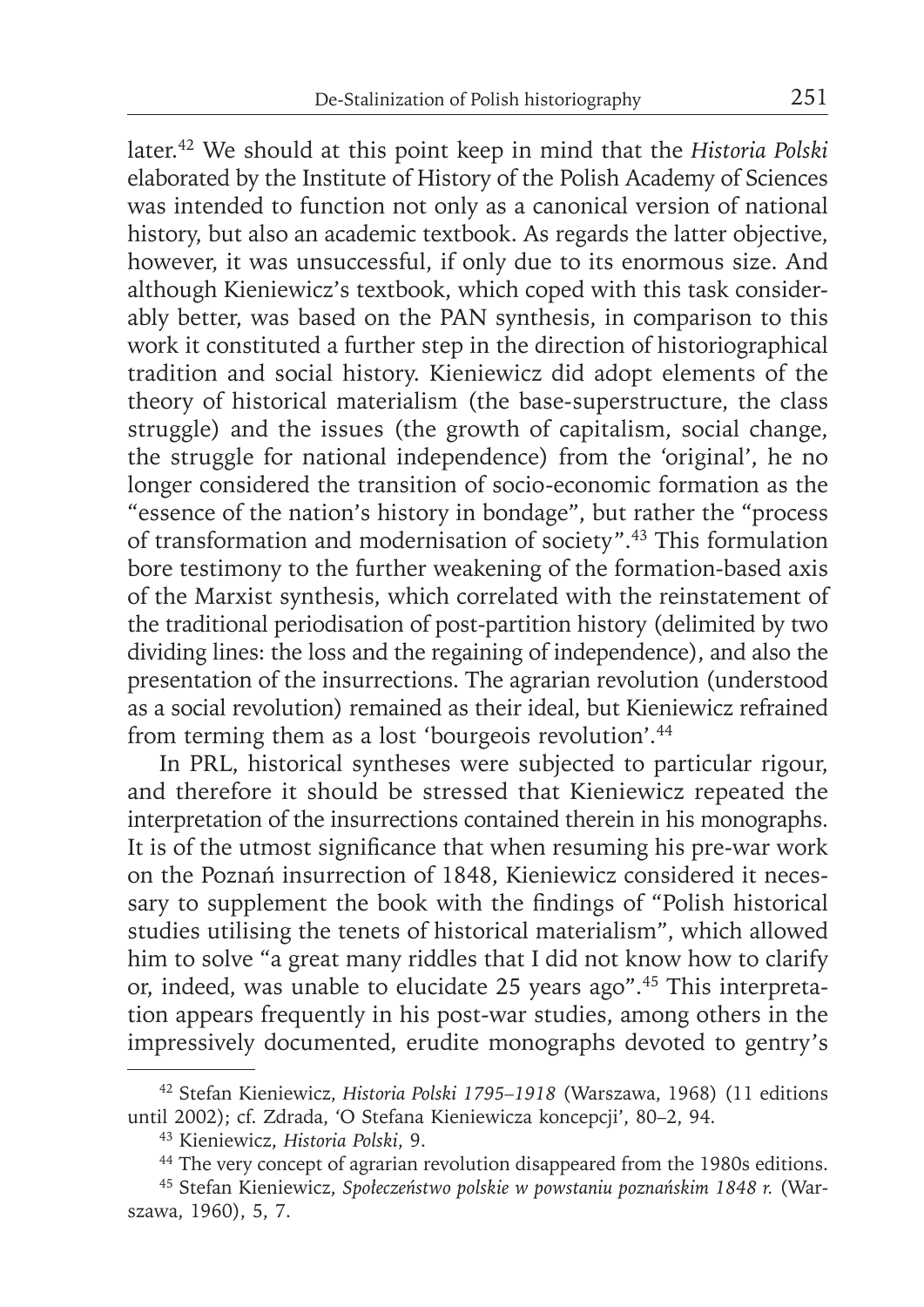policy in the period before the January insurrection, and the January insurrection itself.46 In these works, he combined the revolutionary social history of the insurrections with the ideal of the insurrections as an agrarian revolution.

From the perspective of time we can see that this element became the most controversial part of Kieniewicz's interpretation. We have already mentioned the critique to which it was subjected by A. Walicki from the perspective of the history of ideas.47 But the thesis whereby an insurrection could have succeeded as a revolutionary peasants' movement, brought about *ad hoc* by the parcelling out of the estates of the nobility, appeared equally improbable from the point of view of political history. Already in 1958 it was being reversed by Wereszycki, who expressed the opinion that an agrarian revolution would only have quickened the fall of the November Insurrection, encouraging Prussia and Austria to hasten their intervention.<sup>48</sup> However, while Wereszycki considered that these views reflected the illusions of nineteenth century democrats, Stanisław Bóbr-Tylingo – an émigré historian – was of the opinion that the concept of the agrarian revolution was not completely ahistorical only because in 1864 it was propagated by … the Russian generals!49 Thus, Bóbr-Tylingo also emphasised the anti-effectiveness of the agrarian revolution: in his opinion, it would have culminated in the "massacre of Polish settlements, manor-houses and palaces". Kieniewicz's view to the contrary appears so far detached from his otherwise common-sense line of thinking that we are forced to search for explanations outside the logic of his historiographical arguments. One of the most obvious motives would be the issue of the nobility's 'guilt complex' for the fate of Polish peasants and the fall of the Polish Commonwealth. This 'complex of guilt for the adversities of the people', continuously present in the Polish intellectual tradition,

<sup>46</sup>*Idem*, *Między ugodą a rewolucją. Andrzej Zamoyski w latach 1861–1862* (Warszawa, 1962); *idem*, *Powstanie styczniowe* (1st edn., Warszawa, 1972).

<sup>47</sup> See n. 10.

<sup>48</sup> Henryk Wereszycki, 'Powstania na tle sytuacji międzynarodowej', in *idem*, *Niewygasła przeszłość. Refl eksje i polemiki* (Kraków, 1987), 39–41 (the text dates from 1958).

<sup>49</sup> Stanisław Bóbr-Tylingo, [rev.:] S. Kieniewicz, *Powstanie styczniowe* (Warszawa, 1972), *Teki Historyczne*, xvii (1978/1980), 247–63. More on the issue see Artur Mękarski, *Między historiozofią a polityką. Historiografi a Polski Ludowej w opinii i komentarzach historyków i publicystów emigracyjnych 1945–1989* (Warszawa, 2011), 43, 132–3.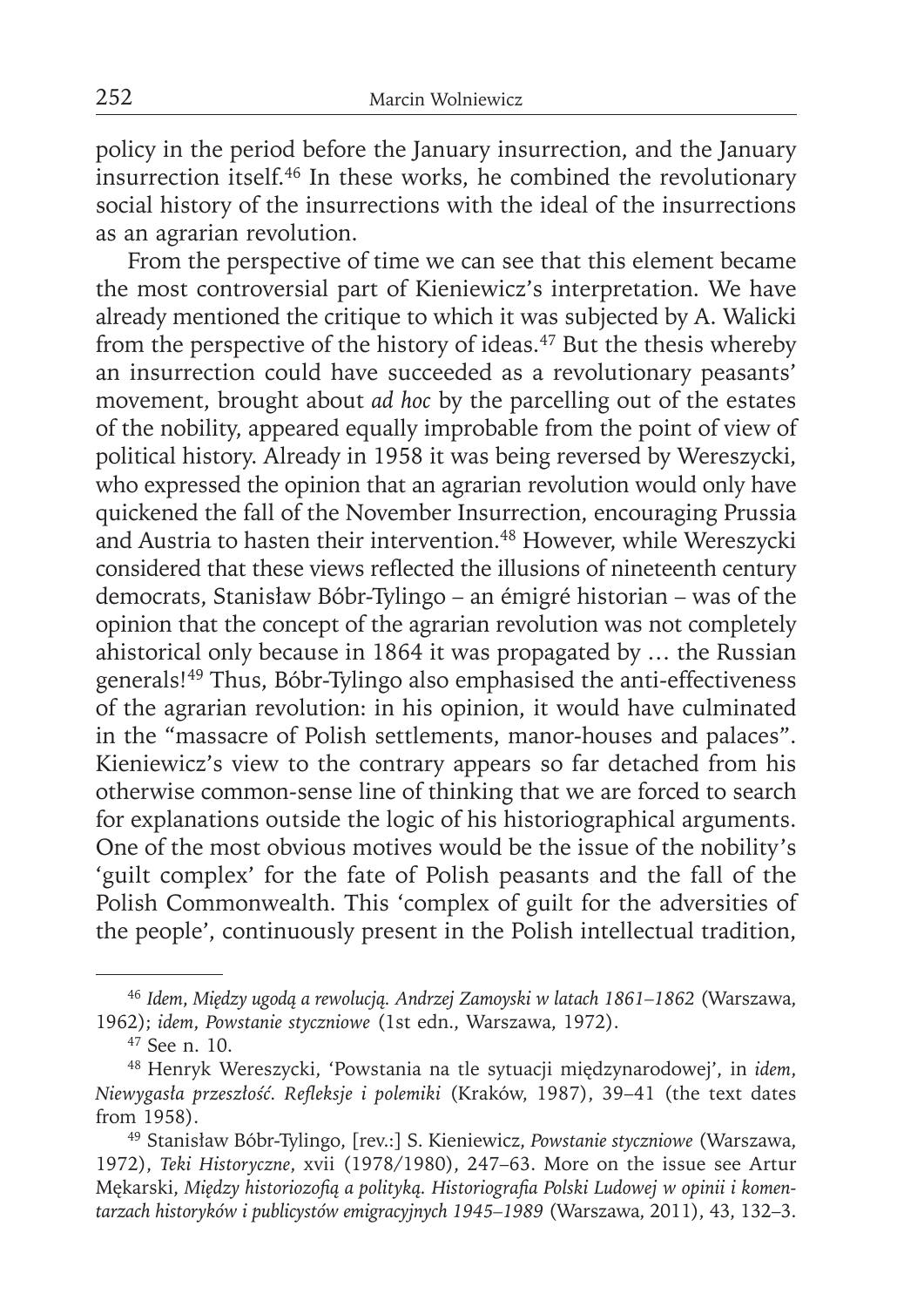was noted by Jerzy Stempowski, who considered that on the one hand it referred to symbolic actions aimed at achieving the "internal resolution by the intelligentsia of the issue of its guilt complex", and on the other to "an attempt at an honest familiarisation with the people".50 If we apply these to Kieniewicz's intellectual biography, we could say that during the Stalinist period the 'honest attempts' which he had made immediately after the war at researching the issue of the peasants were 'led astray' by his faith in the 'agrarian revolution'. A certain advantage of this explanation seems to lie in its cohesiveness: an irrational motive for action (the 'guilt complex') in this instance clarifies the appearance of a non-rational element of the theory (the agrarian revolution as a means of 'resolving the complex'). However, the fundamental problem of this line of thought consists in the fact that it assumes what it intends to explain, that is the 'gentry's sense of guilt' itself. It is difficult to present any statement by Kieniewicz which would indicate that he had such a sense of guilt. There do, however, exist professions that allow us to guess at an altogether different attitude:

I was raised by my parents in the mindset that whatever we may think about the here and now, you should not look back, but rather, if you want to retain your internal equilibrium and live a useful life, adapt to what is.<sup>51</sup>

Obviously, we cannot exclude that a missing piece of evidence supporting the existence of a 'guilt complex' will someday be found. Suspending this hypothesis until such later time, however, we are left with the 'stoic adaptation' mentioned above in the letter to Wereszycki. This suggests that we should look for 'banal' solutions that is ones which attempt to explain non-rational developments (the agrarian revolution) as being the result of a rational process. Such a process could be the assimilation (consideration as one's own) of the concept of the agrarian revolution as a result of the gradual 'osmosis' of Marxist-Leninist schema during the lengthy period of time devoted to work on the *Makieta.*52 Its subsequent defence would

<sup>50</sup> Jerzy Stempowski, *Notatnik niespiesznego przechodnia*, i, compil. and introductory note by Jerzy Timoszewicz, ed. by Dorota Szczerba (Warszawa, 2012), 45.

<sup>51</sup>*Korespondencja*, 368.

<sup>52</sup> Stefan Kieniewicz, 'Rachunek sumienia', TP, xliii, 52/53 (1989), 5. Regarding Kieniewicz's approach to Marxism, cf. also Zdrada, 'O Stefana Kieniewicza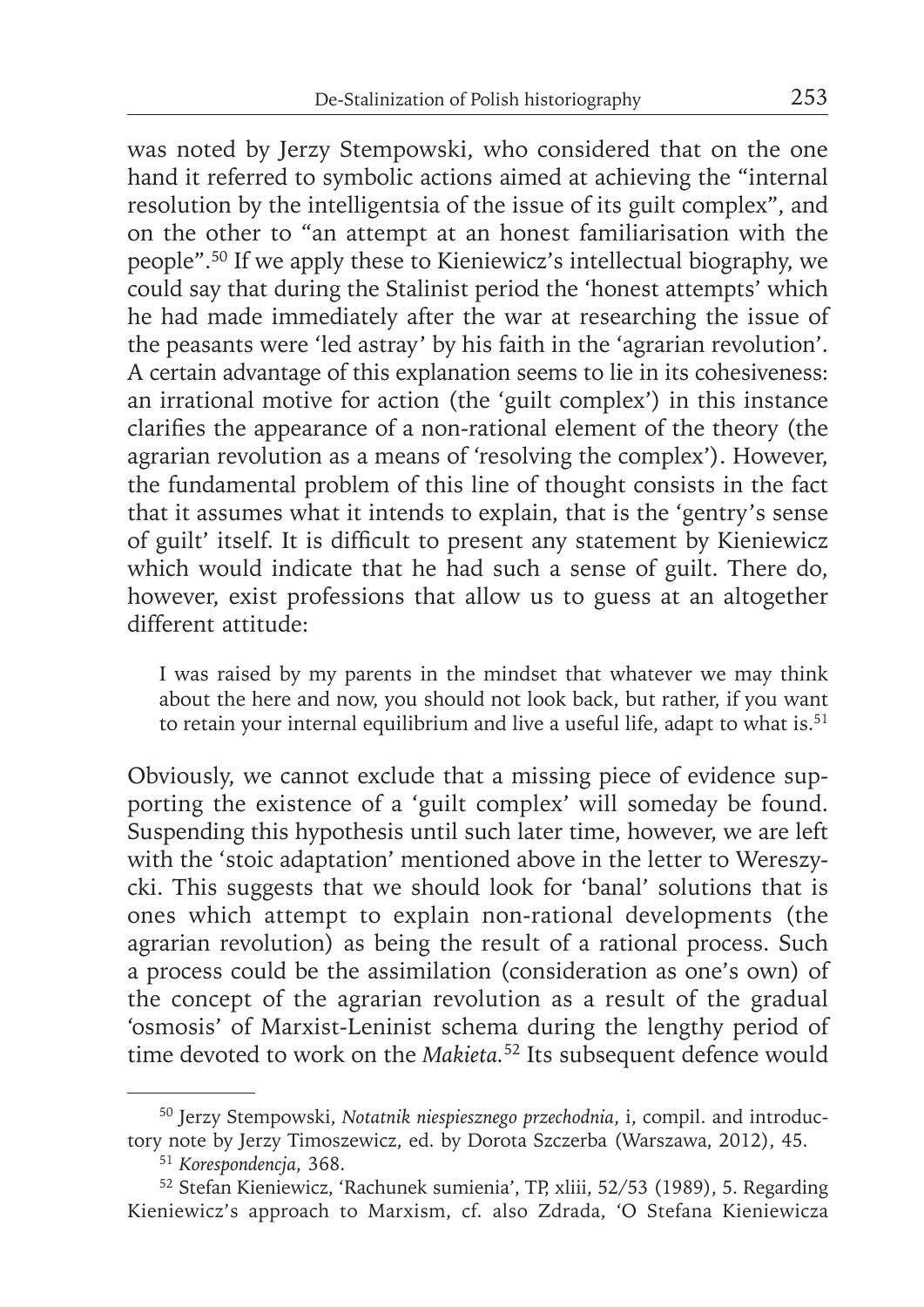be nothing more than the consequence of this identification. By the mid-1980s, however, it had already been consigned to the past.<sup>53</sup>

From the point of view of the transformations of the insurrectionary tradition, of key importance were the events of December 1970 and the attempts made by the new power elite to stabilise the state on the basis of a new justification of communist authority.<sup>54</sup> During Gomułka's period of government the 'anti-feudal and national independence movement' retained its place, unquestioned, amongst the 'progressive traditions', even though the hundredth anniversary of the January Uprising made the political inconvenience of the heritage of combating Russian domination abundantly clear (not for the first time).55 Gierek's grouping, however, with its catchword of building a 'second Poland', felt the need to adapt tradition to the current tasks of the Party. From the perspective of the set aim, this time round "values created thanks to the exertions of the hands and minds of numerous generations of Poles" and the "state traditions" – serving to stabilise the system – appeared to have greater relevance than the revolutionary traditions (of course with the exception of the workers' movement).<sup>56</sup> The Party's expectations with regard to historians were defined during the Party Meeting on the Social Sciences and Humanities (26–27 April, 1973) by the then Secretary of the Central Committee for Science, Franciszek Szlachcic. He called for the "traditions of the liberation struggle" to be supplemented with research into the hitherto neglected "traditions of state building, economic work, traditions of the input of culture and civilisation, which obviously our nation also possesses". In this way, organic work – traditionally contrasted with the insurrections – took over the role that had hitherto been assigned to

koncepcji', 65; Jerzy W. Borejsza, 'Stefan Kieniewicz. Historyk i jego epoka', in *Stefan Kieniewicz i jego dziedzictwo*, 20–1. I have borrowed the term 'osmosis' from Rafał Stobiecki.

<sup>53</sup> See Zdrada, 'O Stefana Kieniewicza koncepcji', 91.

<sup>54</sup> See Marcin Zaremba, *Komunizm, legitymizacja, nacjonalizm. Nacjonalistyczna legitymizacja władzy komunistycznej w Polsce* (Warszawa, 2005), 353–83.

<sup>55</sup> Tadeusz P. Rutkowski, 'Obchody setnej rocznicy powstania styczniowego. Między historią a polityką', in Alicja Kulecka (ed.), *Dziedzictwo powstania styczniowego. Pamięć, historiografi a, myśl polityczna. Zbiór studiów* (Warszawa, 2013), 124–45.

<sup>&</sup>lt;sup>56</sup> Cf. the papers presented by Jarema Maciszewski and Władysław Markiewicz at the Party Meeting on the Social and Humanistic Sciences: Maciszewski, 'Nauki społeczne i humanistyczne'; Władysław Markiewicz, 'Stan i perspektywy rozwoju nauk społeczno-humanistycznych', ND, 5 (1973), 102–17.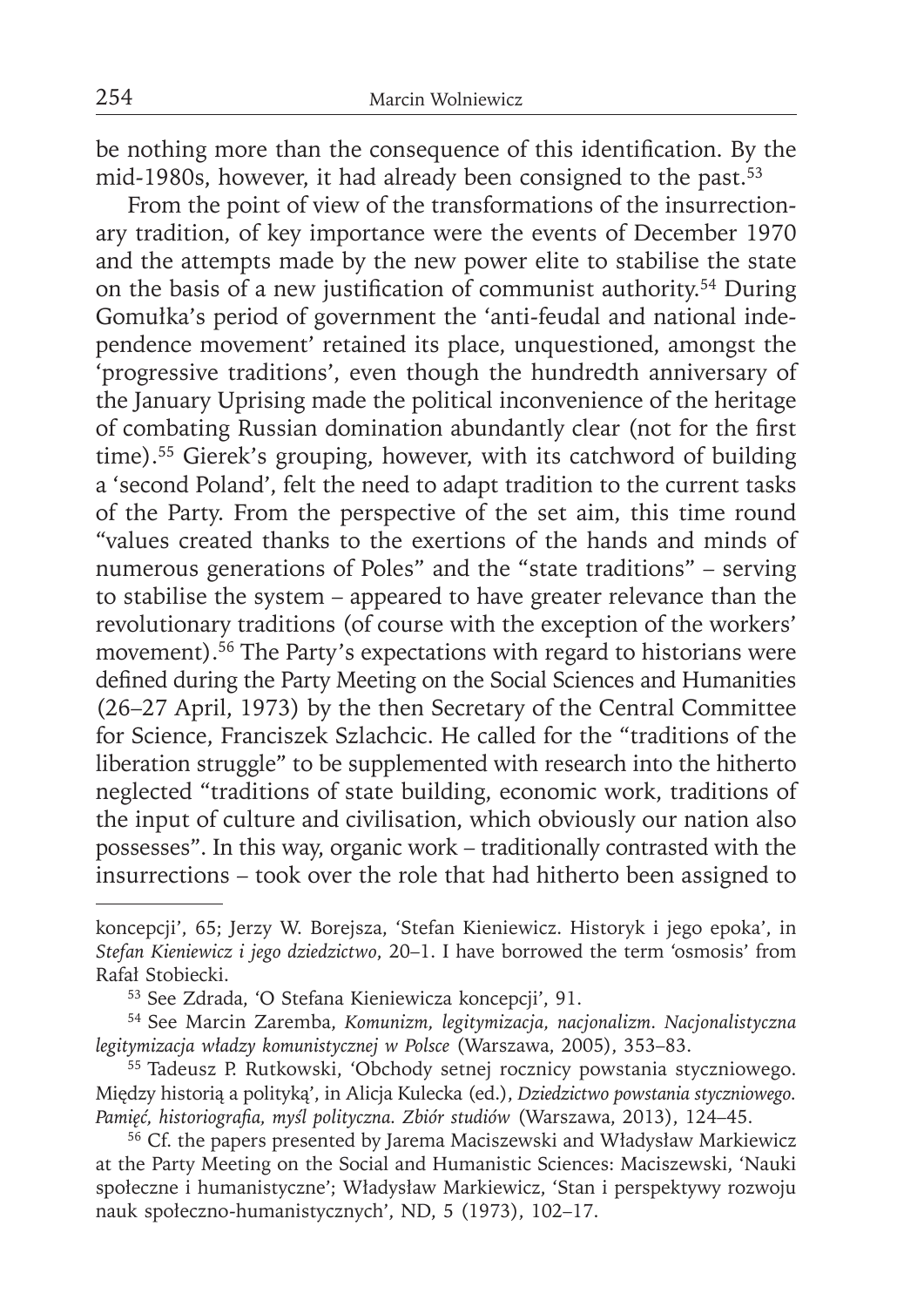them in the historiography of PRL, becoming a 'progressive tradition' of the period of 'Construction of Socialism'.57

This also marked a turning point in Kieniewicz's approach to 'progressive traditions'. In one of his autobiographical articles he presented the course of his discussion (held in 1973) with Franciszek Szlachcic, who, while congratulating the historian on the publication of *Powstanie styczniowe*, urged him to emphasise "the positive tradition of peaceful work for state and society" instead of "imprudent impulses". "I should have been aware – Kieniewicz observed – that this book would not be to the liking of the authorities … . Another thing is that had I known the opinion of the authorities, this would not – without a doubt – have found reflection (already then [emphasis MW]) in my choice of wording".58 However, this evidence seems to be contradicted by the fact that it was then that Kieniewicz embarked on a rehabilitation of organic work and the policy of conciliation,<sup>59</sup> while somewhat later – during the period of euphoria brought about by the August Agreements of 1980 – commenced an unequivocal critique of the thesis that the Polish insurrections were necessary.60 What we do, however, know about Kieniewicz's attitude at the time allows us to assume that these were not the pronouncements of an enthusiast of the new 'progressive traditions', but rather the voice of a sceptic concerned with the development of the domestic political situation which in his opinion gravitated towards the revolution.<sup>61</sup> Thus, when

<sup>57</sup> Franciszek Szlachcic, 'O dominację marksizmu-leninizmu', ND, 6 (1973), 9.

<sup>58</sup> Stefan Kieniewicz, 'Sens czy też bezsens walk o niepodległość?', *Kultura i Społeczeństwo*, 2 (1991), 28.

<sup>59</sup> For example, *idem*, 'Utrata państwowości i drogi jej odzyskania' in *idem*, *Historyk a świadomość narodowa*, (Warszawa, 1982), 272–84.

 $60$  Kieniewicz dedicated these reflections to the 'White' politicians of every period, stressing that 'anno 1980 these are not strictly academic deliberations', *idem*, 'Problem konieczności powstania listopadowego', *Kwartalnik Historyczny*, lxxxvii, 3/4 (1980), 607–20.

<sup>61</sup>*Korespondencja*, 61–70; Zdrada, 'O Stefana Kieniewicza koncepcji', 100–1. From November 1980, Kieniewicz's critical statements regarding the situation in the country were also recorded by the Security Service, which in April 1983 classified him amongst the "group of persons in the Praesidium of the Polish Academy of Sciences supportive of opposition activities", Patryk Pleskot and Tadeusz P. Rutkowski (eds.) *Spętana Akademia. Polska Akademia Nauk w dokumentach władz PRL. Materiały Służby Bezpieczeństwa (1967–1987)*, i (Warszawa, 2009), 277, 333, 338, 340, 358, 399, 413, 418, 513; Tadeusz P. Rutkowski, 'Władze PRL wobec Polskiej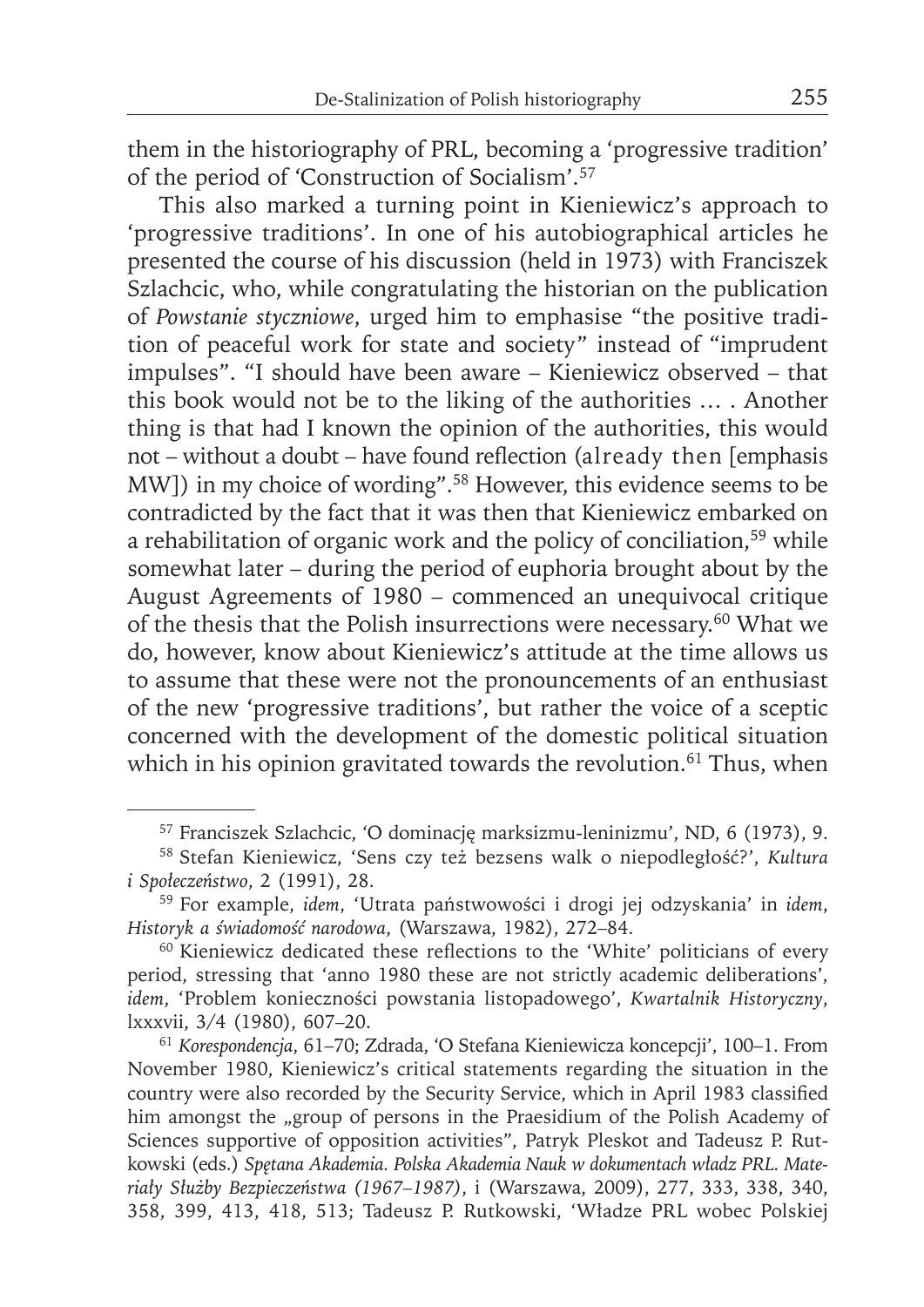the strikes erupted in the Gdańsk Shipyards, he decided to sign the *Appeal of the 64*, which contained words of support for the striking workers, but also called upon them to act 'in moderation'.62 In a letter dated 24 August 1980 – written barely four days after the signing of the Appeal – he numbered himself among "some new version of the millenarians [reference to the moderates of the pre-1863 period]".<sup>63</sup> We may therefore say that Kieniewicz engaged in a rehabilitation of organic work, for he found himself – just as the heroes of his book – 'between conciliation and revolution'.

A broader look at Kieniewicz's later writings makes it clear that behind these statements there was a revision of the insurrectionary tradition, which went completely beyond the 'progressive traditions' in any meaning of the term.

### VI

# 'REACTIONARY TRADITIONS'

As Jerzy Zdrada aptly observed, beginning from the second half of the 1970s Kieniewicz used smaller forms of historical expression (articles, essays, reviews) to touch upon issues which in his opinion required a new interpretation, and in more than one instance did so in a manner fundamentally different from previous 'official' presentations. Among others, this concerned problems such as Polish political thought and culture, the role of the intelligentsia, the Jewish issue, and also – which at this point appears particularly important – the role of religion and the Catholic Church, and also the issue of the Polish presence in the eastern borderlands of the former Commonwealth.<sup>64</sup> Not only did positive opinions on this topic not fit into the 'progressive traditions', but they were considered as 'reactionary'

Akademii Nauk w latach 1982–1984', in Franaszek (ed.), *Naukowcy władzy*, 275, 280.

<sup>&</sup>lt;sup>62</sup> Orman, 'O paradoksach historiografii', 68.

<sup>&</sup>lt;sup>63</sup> Korespondencja, 523. At that time he wrote about the millenarians: "They try to prevent the youth from becoming involved in the clandestine activity and wish to postpone the confrontation with more numerous enemy until later date … they reject both the uprising and a compromise. They are in favour of organic work and the improvement of social relations", Stefan Kieniewicz, 'Między postawą romantyczną a pozytywizmem', *Twórczość*, xl, 11 (1984), 96.

<sup>64</sup> Zdrada, 'O Stefana Kieniewicza koncepcji', 94–6.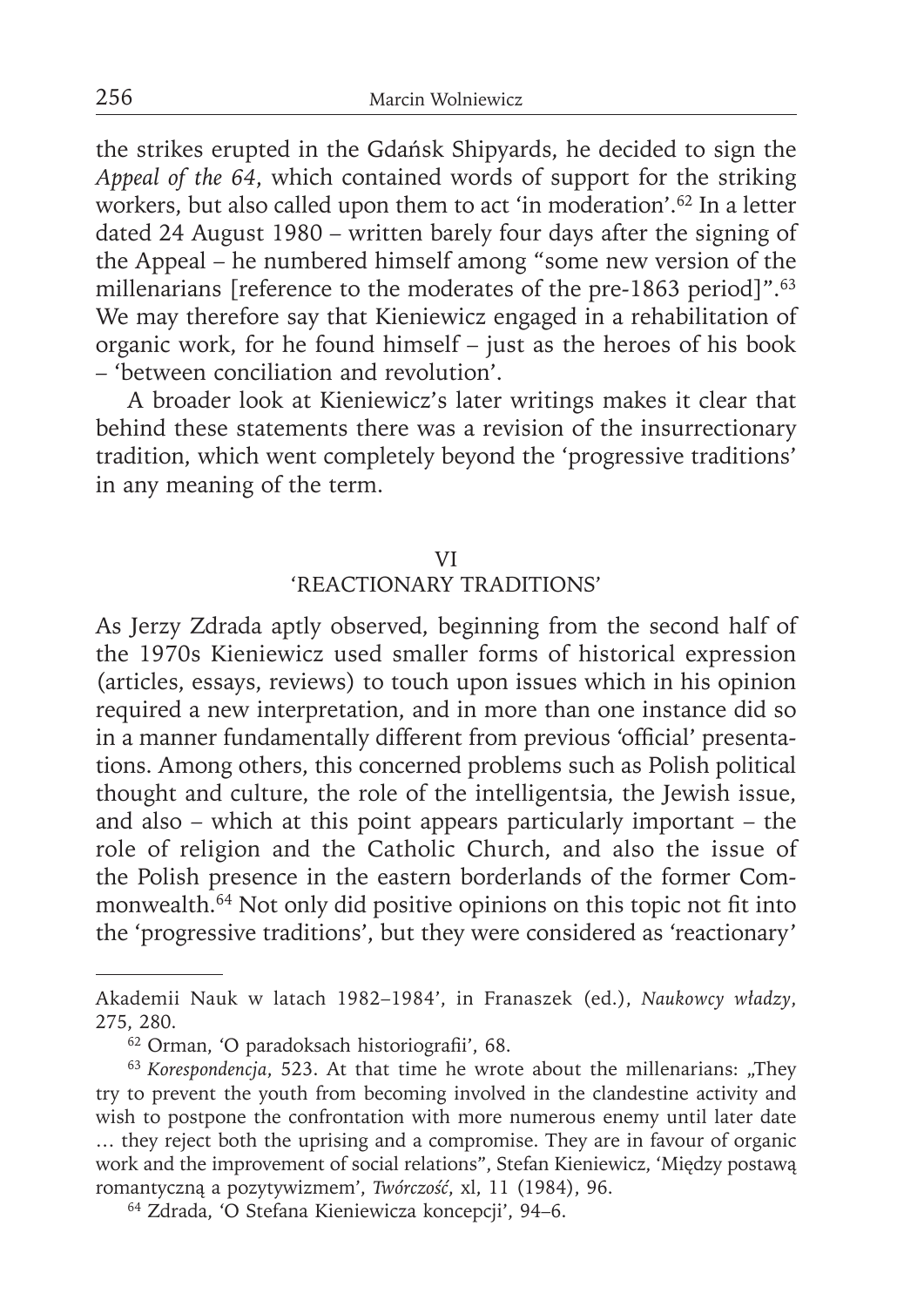throughout the entire period of existence of PRL. And it was precisely a reflection on these issues that gave rise to an impulse to reassess the view of the insurrections.

There was nothing opportunistic in his turn towards the history of religion. Throughout his life, Kieniewicz was a religious person, and after his retirement (1977) he even started "going to church more or less each morning".65 Popular religiousness and the sudden cult of John Paul II were on the whole foreign to him,<sup>66</sup> however more or less from 1980 he involved himself in the cultural activities of Catholic Intelligentsia Clubs, and also held 'historical talks' for the novitiate of the Carmelite nuns (his daughter, Teresa, had joined this order).<sup>67</sup> Furthermore, in the autumn of 1981 he took part in an academic conference concerning Polish-French religious contacts in Lille, and in a colloquium on the Christian roots of European nations in Rome during which he talked about the connections between Catholicism and Polish patriotism.68 It cannot therefore come as a surprise that over time the governing Party circles came to view him as a "clericalist".<sup>69</sup>

Kieniewicz's interest in the link between Polish Catholic Church and the national struggle in the nineteenth century had become apparent as early as 1976. At the Polish-Italian conference held that year in Lecco he offered a review of the issue.70 In his paper he discussed both the factors that favoured the consolidation of the relationship

68 Stefan Kieniewicz, 'Catholicisme et patriotisme en Pologne 1864–1914', in Les contacts religieux franco-polonais du Moyen Âge à nos jours: relations, influences, images *d'un pays vu par l'autre. Colloque international, Lille, 5–7 octobre 1981* (Paris, 1985), 368–91; *idem*, 'Eglise et nationalités en Europe centrale-orientale au XIXe siècle', in *The common roots of the European nations. An international colloquium in the Vatican*, i (Florence, 1982), 127–36.

<sup>69</sup> Orman, 'O paradoksach historiografii', 70.

70 Stefan Kieniewicz, 'Kościół polski i sprawa narodowa', in *idem*, *Histo ryk a świadomość narodowa*, 207 (trans. of the text: 'L'Eglise polonaise et la cause nationale au XIX-e siècle', in *Istituzioni, cultura e società in Italia e in Polonia (sec. XIII–XIX)* [Galetina, 1979]).

<sup>65</sup> Wiesław Niewęgłowski (ed.), *Czym jest dla mnie Msza Święta? Ankieta Duszpasterstwa Środowisk Twórczych* (Warszawa, 19972), 48–9.

<sup>&</sup>lt;sup>66</sup> In a letter to Wereszycki dated 8 June 1980 he remarked with irony that "in the contemporary apartments of the middle generation, in the place where Van Gogh's *Sunflowers* used to hang, it is now obligatory to keep a colour photograph of the master of the house shaking hands with John Paul II", *Korespondencja*, 509, see also *ibidem*, 429, 442, 673.

<sup>67</sup>*Ibidem*, 649, 680, 687, 735.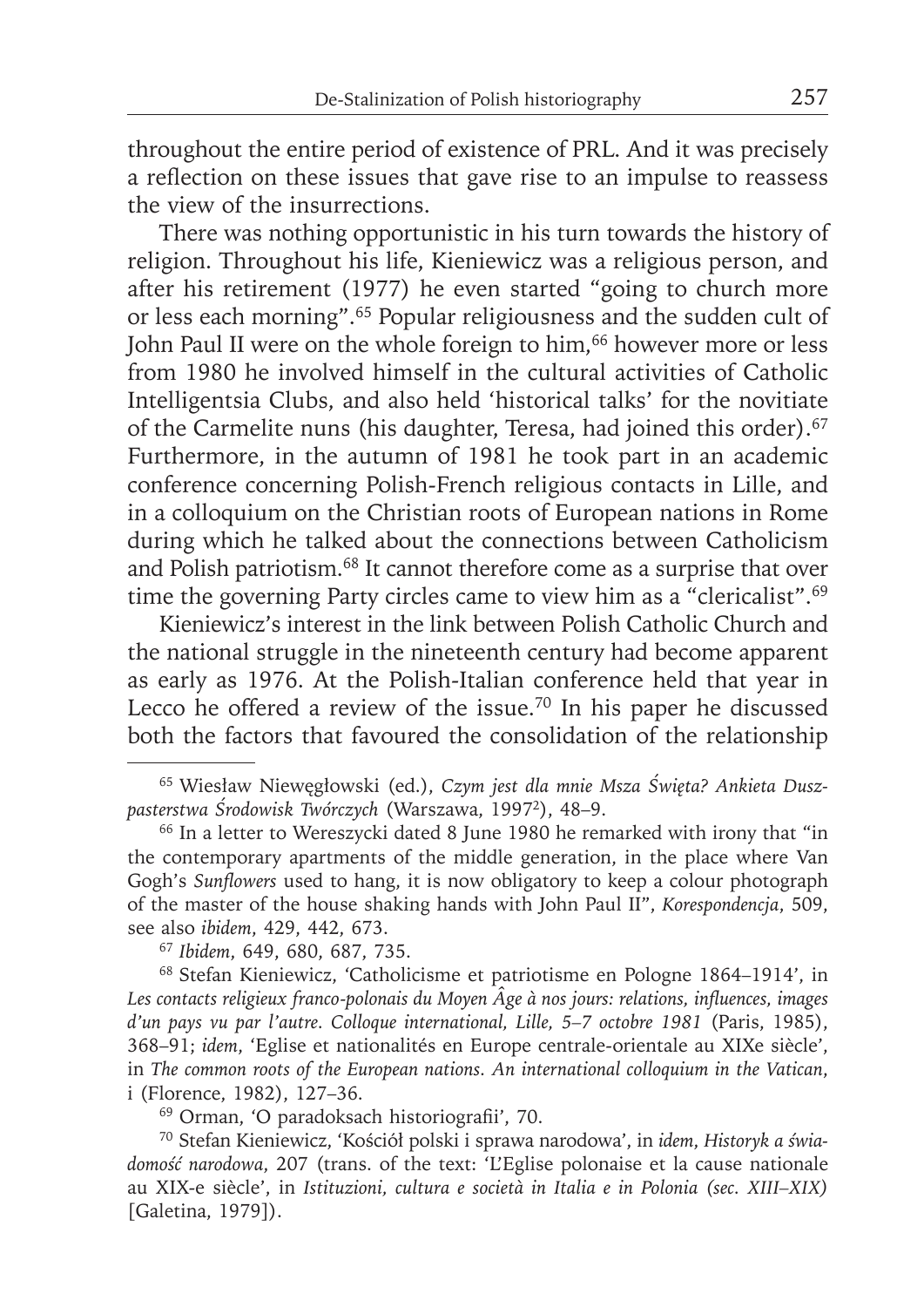between Catholicism and Polish national consciousness (post-uprising repression, Russification, *Kulturkampf*), and those that hindered this process. The latter included the policy pursued by the official church (that is, episcopate) that "resigned itself to the collapse of Poland and sought to establish good relations with the partitioning powers" – not always to good purpose. "Thus, more out of necessity than of will – stated Kieniewicz – the problem of Catholicism (persecuted by the partitioning powers) became entwined with that of the persecuted nation".71 The historian also pointed out that the "Church is not just the episcopate" but the ordinary clergy and "truly devoted believers, who, acting as Catholics for the good of their fellow creatures, rendered good services to the national struggle".72 This opinion led him to conclude that the legend – invented by the Catholic clergy after 1918 and placed today in question – of the persecuted Church serving as the mainstay of the survival of Polish nation was not entirely without foundation. Catholicism did become a significant element of the Polish national consciousness. "In view of the masses having little or no sense of national identity, their attachment to Catholicism, endangered by heresy or schism, objectively worked in favour of the national cause".<sup>73</sup>

Religion was also a factor in shaping collective mentality and, by extension, in affecting social attitudes. If the study of the religious factor stood in marked contrast with the idea of tracing 'progressive traditions', it could be reconciled with Kieniewicz's social history of the uprisings.

Until 1989, the issue of the history of the eastern lands of the former Commonwealth was also a taboo subject. The presentism of Marxist Polish and Soviet historiography, which projected the borders of the PRL and the USSR into the past, made the very existence in Polish history textbooks of questions concerning the Polish presence in the eastern borderlands of the former Commonwealth problematic. Information on this topic, limited to a bare minimum, was provided in accordance with the obligatory interpretation (which, *nota bene*, was itself a 'progressive' reinterpretation of the historical thought of the Cracow school). According to this interpretation, the Polish presence in the eastern borderlands was to be the result of the expansion of

<sup>71</sup>*Ibidem*, 205–6.

<sup>72</sup>*Ibidem*, 206.

<sup>73</sup> *Ibidem*.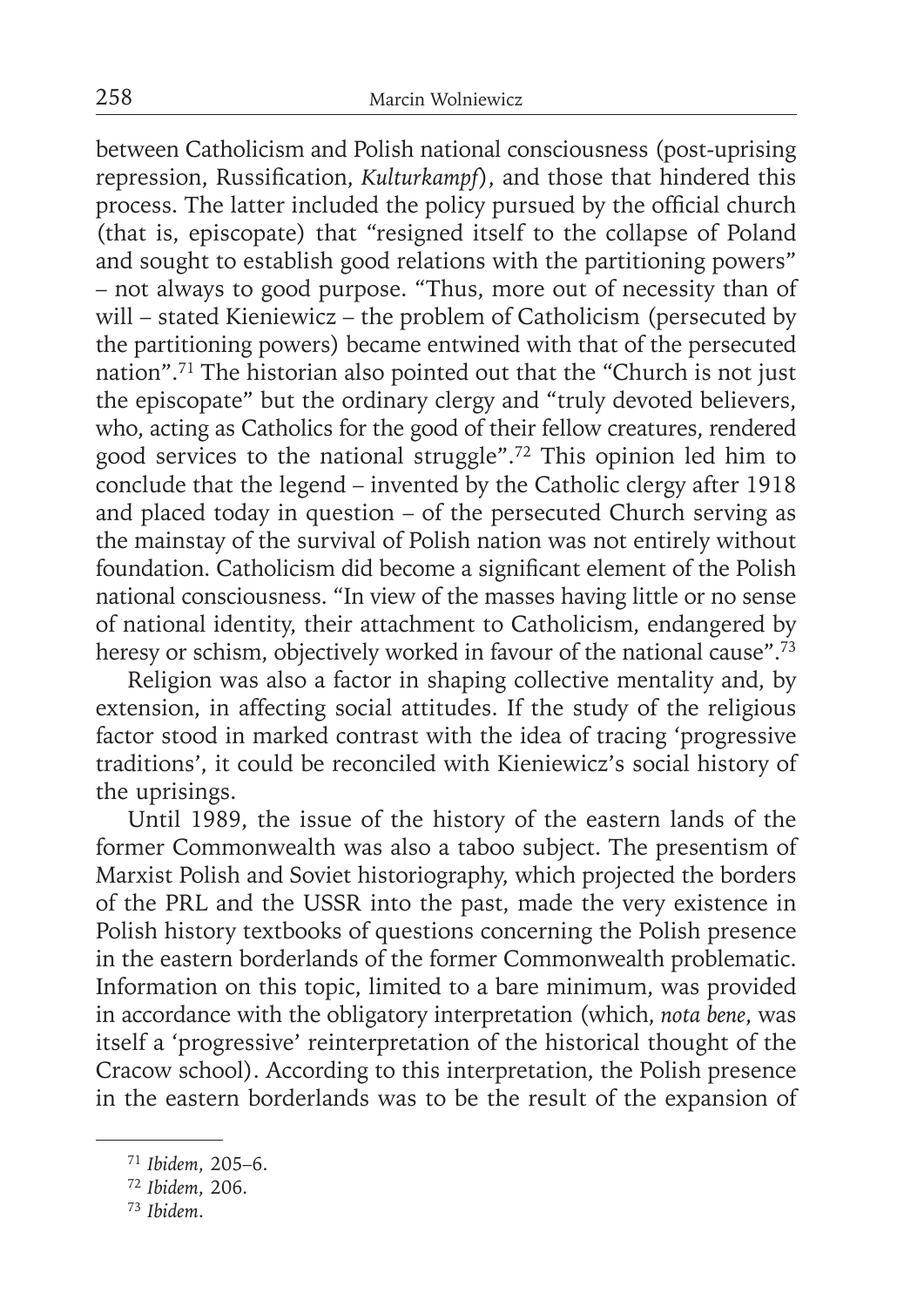Polish feudal lords – contrary to the Polish national interest – that led to the oppression of Byelorussian, Lithuanian and Ukrainian peasant masses, and finally to the fall of Poland and defeats in successive insurrections, launched under the rallying cry of a return to pre-partition borders.74 We saw that in *Makieta* Kieniewicz considered a resignation from this rallying cry as a precondition for an insurrection to break out in Lithuania and Ruthenia and to succeed in the Kingdom of Poland.75 Kieniewicz continued to repeat this view also after 1956, among others when describing Andrzej Zamoyski's policies before the January Insurrection.<sup>76</sup> Furthermore, he explained away the fact that the watchword of '1772 (i.e. pre-partition) borders' was also cited by the 'Reds' as political tactics, which – however – contradicted their democratic principles.<sup>77</sup> While maintaining his negative opinion on the impact of Polish territorial ambitions on the course of the insurrections, over time Kieniewicz moderated his position, noting that these aspirations followed from contemporary national identity, and "an abandonment of the borders of 1772 would have been a mental impossibility for Traugutt's generation".78

These expressions were the symptom of a return to a historical interpretation of the issue of the eastern borderlands, which – however – could not constitute the subject of academic research in PRL. Allusions to the negative effects of this situation had been made by Kieniewicz as early as 1979,79 while in 1986, when reviewing Daniel Beauvois' work on the Ukrainian borderlands, he stressed that the French researcher had 'helped out' Polish historians, who had no possibility of taking up this subject.80 This remark, however, concerned

<sup>74</sup> An émigré critique of this interpretation has been presented by Mękarski, *Między historiozofią a polityką*, 87–134.

<sup>75</sup> Cf. also Zdrada, 'O Stefana Kieniewicza koncepcji', 95–6.

<sup>76</sup> Zamoyski was said to be interested in the Ukraine as an 'area for a new type of expansion', i.e. expansion of the Warsaw bourgeois on the basis of the landed gentry from the eastern borderlands, Kieniewicz, *Między ugodą a rewolucją*,  $42 - 3$ .

<sup>77</sup>*Ibidem*, 188, 259–60.

<sup>78</sup>*Idem*, *Powstanie styczniowe* (1983), 703.

<sup>79</sup>*Idem*, 'Przedmowa wydawcy' in Tadeusz Bobrowski, *Pamiętnik mojego życia*, ed. by Stefan Kieniewicz (Warszawa, 1979), i, 18.

<sup>80</sup> Daniel Beauvois, *Le noble, le serf et le revisor. La noblesse polonaise entre le tsarisme et les masses ukrainiennes (1831–1863)* (Paris, 1985), [rev.:] Stefan Kieniewicz, 'Daniel Beauvois o kresach południowych', PH, lxxvii, 4 (1986), 767, 775.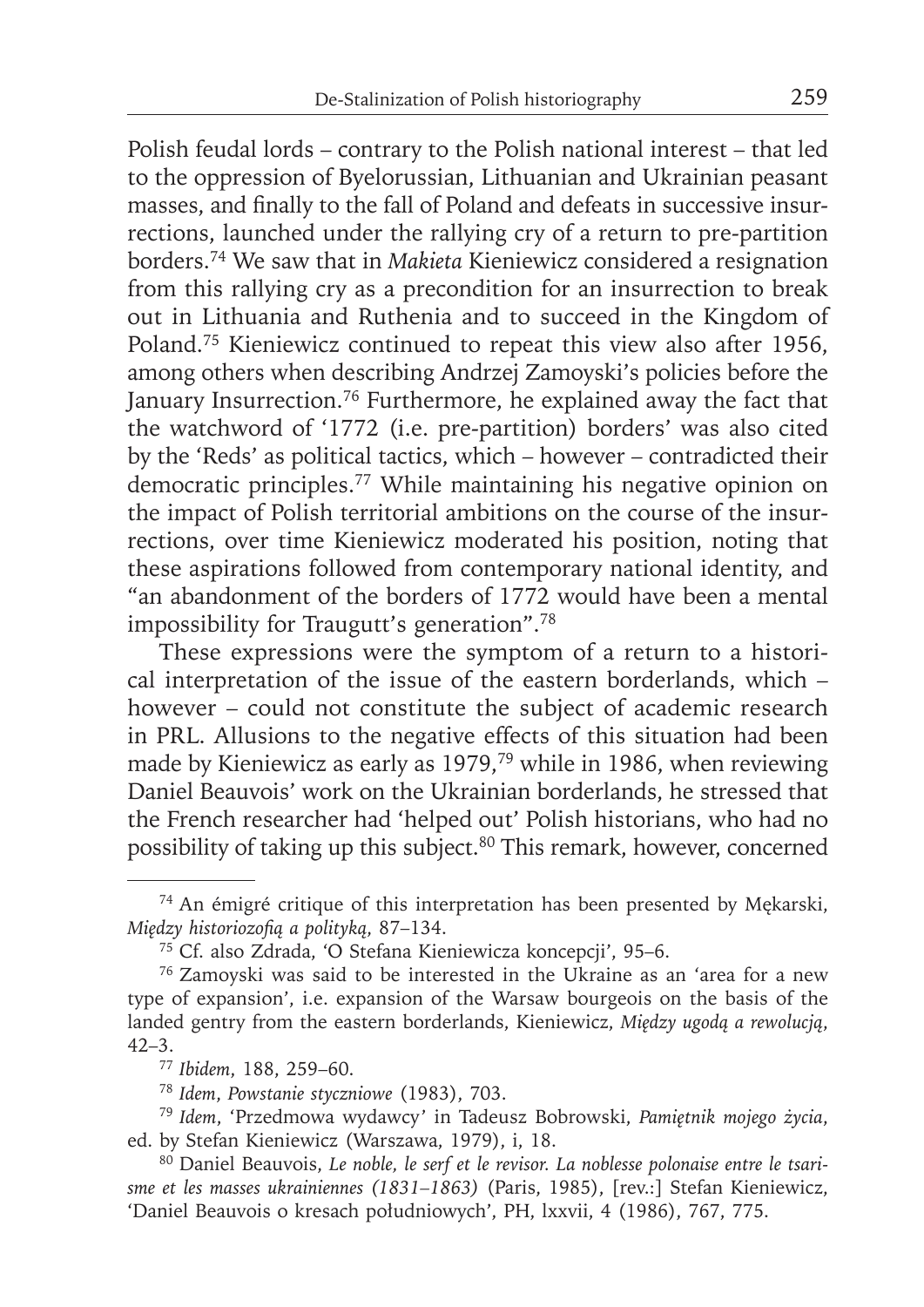only scholarly works. For already in 1984, having discovered family correspondence from the years 1857–69, he had written a history of the Kieniewicz manor in Dereszewicze (present-day Belarus), in which he confronted family legends with documents and historical knowledge.81 This "minor romance à la Walter-Scott" was in actual fact a suggestion that "family history may throw new light on more general issues", first and foremost - obviously - on that of the Polish presence in the eastern lands of the former Commonwealth.<sup>82</sup> The book was published "amidst a growing wave of … people modelling themselves on ancestors and the sentimental tinge surrounding the eastern borderlands",<sup>83</sup> however this topic remained taboo until the very end of PRL. The situation changed only in 1989, $84$  and it was then that Kieniewicz, with the General Convention of Polish Historians in Łódź on his mind, wrote a paper in which he presented a brief outline of issues pertaining to the eastern borderlands and proposed future directions of its research.<sup>85</sup> The paper's theses appeared to generalise the reflections presented *in nuce* in *Dereszewicze* and minor works from the 1980s concerned with the topic of the eastern borderlands, but as a whole they differed significantly from earlier approaches.

In his paper, Kieniewicz pointed out three directions of research into the issues at hand: "the history of the eastern borderlands as a region in which Poles had lived, the history of the inhabitants of the borderlands and of their input … into the history of our nation", as well as the political issue of the eastern borderlands and the impact thereof on the development of Polish political thought and Poland's

<sup>82</sup>*Ibidem*, 5.

84 Cf. Stefan Kieniewicz, 'Quo vadis, Clio?', TP, xliv, 42 (1990), 8.

<sup>85</sup>*Idem*, 'Kresy. Problem Litwy i Rusi w dobie porozbiorowej', TP, xliii, 46 (1989), 1, 3; a slightly amended version was published as 'Kresy. Przemiany terminologiczne w perspektywie dziejowej', *Przegląd Wschodni*, i, 1 (1991), 1–13. However, this paper was not printed in the post-Convention *Pamiętnik*, nor is it present in the Convention's programme, included therein, cf. Stefan Meller (ed.), *Pamiętnik XIV Zjazdu Historyków Polskich, Łódź 7–10 września 1989 roku*, i: *Referaty, komunikaty – sekcje* (Łódź, 1989); Danuta Bednarska-Pituła (ed.), *Pamiętnik XIV Zjazdu Historyków Polskich, Łódź, wrzesień 1989*, ii (Toruń, 1994).

<sup>81</sup> Stefan Kieniewicz, *Dereszewicze 1863* (Wrocław, 1986).

<sup>83</sup> And it was for this reason that the publisher of *Dereszewicze 1863* became interested in the recollections of Antoni Kieniewicz (the historian's father) cited in the manuscript, which were soon also published, Antoni Kieniewicz, *Nad Prypecią, dawno temu … Wspomnienia zamierzchłej przeszłości* (Wrocław *et al.*, 1989), 6–7.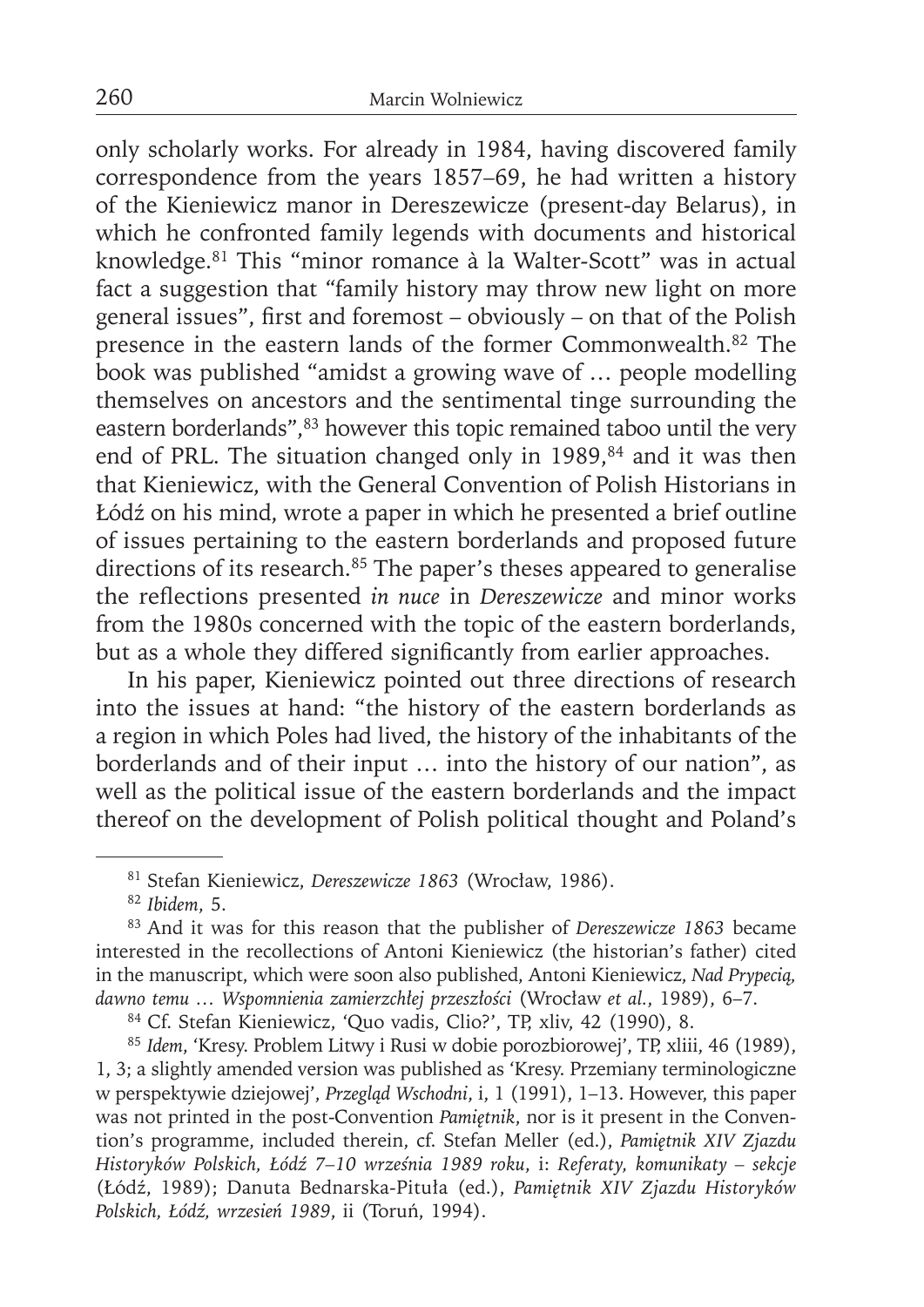relations with its eastern neighbours.<sup>86</sup> This research programme was based on the conviction that transformations of Polish national identity constitute the fundamental element of post-partition history. "The history of the eastern borderlands as a region in which Poles had lived" (to which the history of Dereszewicze contributed) painted a picture of the decline of Polishness that supplemented the vision of its development in the Kingdom of Poland (and also in the Prussian and Austrian partition zones).87 Kieniewicz observed that due to the cultural domination of the Polish landed gentry at the beginning of the nineteenth century on both banks of the Bug and Niemen, there existed "two regions that were equally Polish in nature", which subsequently – due to the post-insurrectionary repressions (1831, 1864), the development of the Ukrainian, Lithuanian and Byelorussian nations, and finally the Revolution of 1917 and the Second World War – underwent gradual depolonisation. $88$  It is exactly through the perspective of this long-term process that Kieniewicz considered the history of his ancestral manor in the mid-nineteenth century as a "prefiguration of the catastrophe that enveloped Dereszewicze (and all the manors in the eastern borderlands) in the next century".89

Kieniewicz only mentioned the issue of the contribution of the landed gentry from the eastern borderlands to Polish history, $90$  giving greater attention to the region as a political problem.<sup>91</sup> He argued that, from the Polish viewpoint, in the nineteenth century it constituted a national territory of strategic importance, for according to contemporary strategists Poland would be able to conduct war with Russia either at the so-called Smoleńsk Gate, or on the outskirts of Warsaw. For Russia, in turn, possession of these lands was of importance for its superpower status. Obviously, the politicians in Sankt Petersburg were well aware of Polish aspirations, and this practically ruled out any possibility of agreement in the nineteenth century: in order to

<sup>86</sup> Kieniewicz, 'Kresy. Problem Litwy i Rusi', 3.

<sup>&</sup>lt;sup>87</sup> Kieniewicz had, however, noticed this process even previously, cf. for example *idem*, 'Rozwój polskiej świadomości narodowej w XIX w*.*', in *idem*, *Historyk a świadomość narodowa*, 68 (the text dates from 1969).

<sup>88</sup>*Idem*, 'Kresy. Problem Litwy i Rusi', 1; cf. *idem*, 'Przedmowa wydawcy', 17; Beauvois, *Le noble*, [rev.:] Kieniewicz, 772.

<sup>89</sup> Kieniewicz, *Dereszewicze*, 9.

<sup>90</sup> Beauvois, *Le noble*, [rev.:] Kieniewicz, 773.

<sup>91</sup> Kieniewicz, 'Kresy. Problem Litwy i Rusi', 1, 3.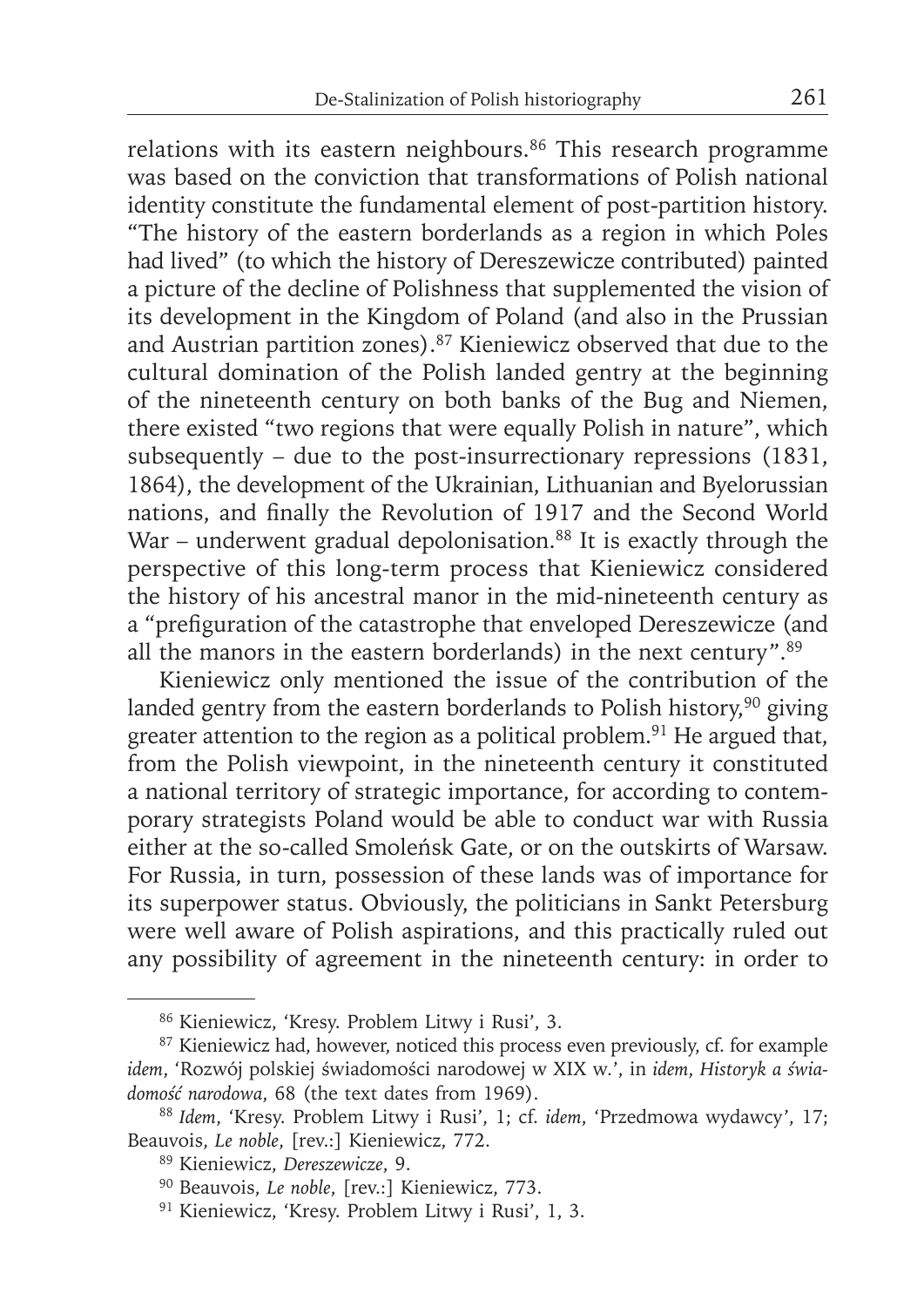rule in Lithuania and Ruthenia, Russia simply had to rule in Warsaw. This situation explains the course of the January Uprising, the policy of Russification that followed in the second half of the nineteenth century, and also the history of the twentieth century, i.e. the wars of 1920 and 1939. It is exceedingly typical of Kieniewicz's line of thought that this sequence of events led up to the current moment, when – as was his hope – since no one in present-day Poland (in 1989) aspires after the borders of 1772, then the reasons of state that once made it imperative for the Tsars to rule on the Vistula have also lost their foundation.92 Obviously, however, the political problem of the eastern borderlands did not come down to Russo-Polish relations alone. Kieniewicz touched upon this issue, too, assessing it from the point of view of good-neighbourly relations, which implied the right of the Lithuanians, Byelorussians and Ukrainians to self-determination.

As we may readily observe, the perspective for research into the history of the eastern borderlands introduced by Kieniewicz considers national history as the sole plane of post-partition history. The issue of the transition of socio-economic formations disappears altogether. It is particularly characteristic that when presenting the religious, national and social antagonisms existing between peasants and the manor in Dereszewicze, Kieniewicz does not use evidence of anti-Tsarist and anti-gentry feelings in order to present the chances of the agrarian revolution as the optimal path to independence. For there is no doubt that this would have resulted in a massacre of the manors and put an end to the Polishness of these lands. In *Dereszewicze*, the January Uprising is just a fragment of a larger whole, which – as we know – does not concern capitalist transformations, nor even first and foremost the struggle for independence, but rather the endurance (and decline) of Polishness. Thus, the failure of the insurrection did not result from the lack of an agrarian revolution, held back by 'White' politicians, but rather from the fact that the peasant issue had remained unresolved for decades. It is for this very reason that national and religious antagonisms in Polesia deepened, and following enfranchisement this led to the alienation and stagnation of the manors, which contrasted sharply with the situation of the Byelorussian peasants, who gained affluence and a sense of dignity – "which we forgot to give them at the opportune moment, considering solely our personal

<sup>92</sup> *Ibidem*, 3.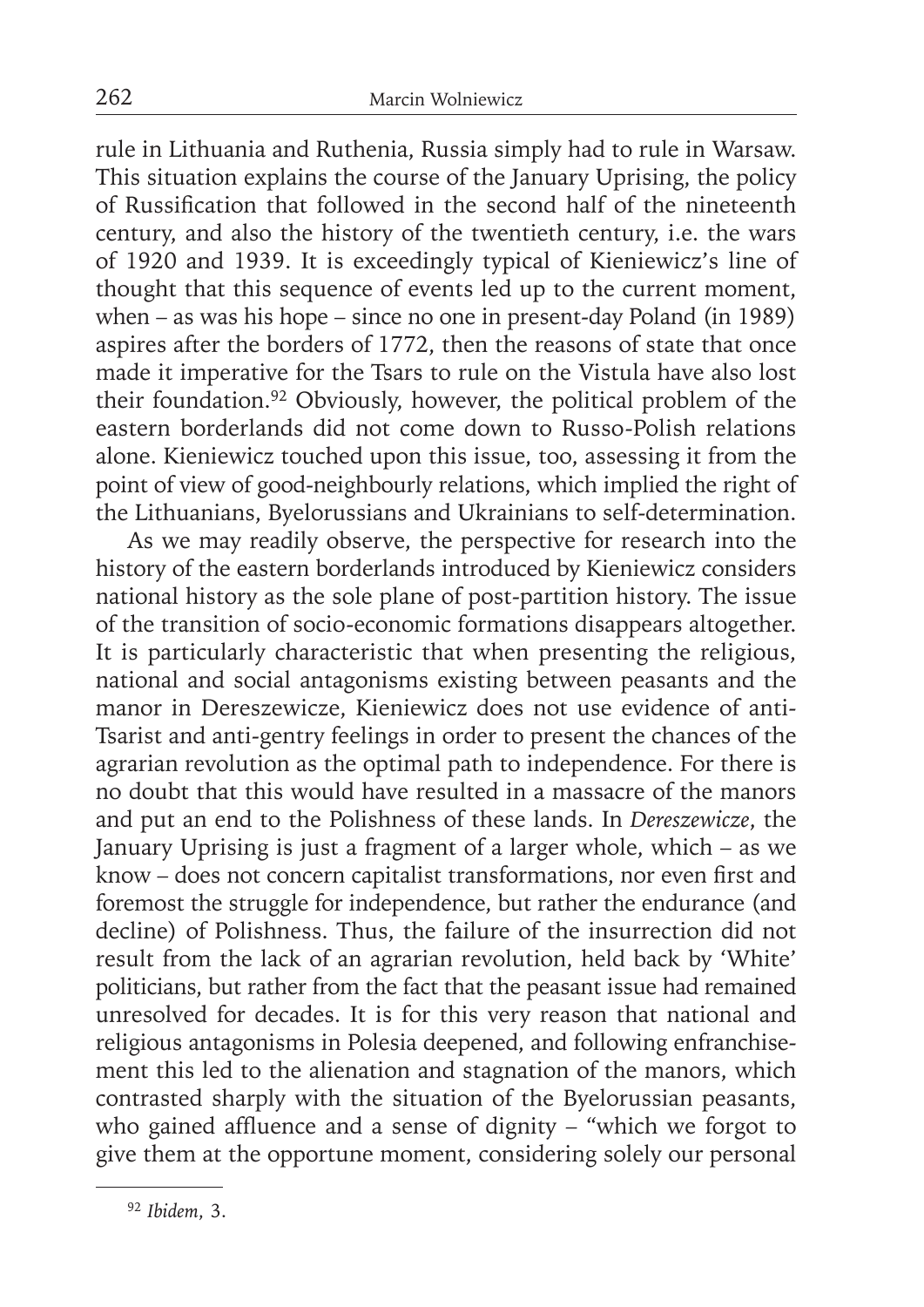profits".<sup>93</sup> However, while on the one side Kieniewicz accused the landed gentry of the eastern borderlands of social short-sightedness, on the other he considerably moderated his assessment of political attitudes – from the perspective of the endurance of Polishness, consideration is given even to the arguments of loyalists, viewed as defenders of Polishness, albeit this was limited to the manors of the eastern borderlands.94

The 'story of family and the eastern borderlands' also fits in with the social history of the insurrections, since social, religious and ethnic antagonisms, as well as the dynamics of social change, help explain the changes occurring to Polishness in the eastern borderlands. This story also discloses its educational value, for an understanding of these processes leaves no room for destructive resentments.

### VII

# **CONCLUSION**

The Stalinist paradigm, whose advocates put all the other paradigms in quotation marks, itself seems to deserve such a treatment. It identified 'bourgeois science' with ideology, while at the same time regarding the ideology of the communist party as the 'objective scientific theory'. Such an approach didn't prevent its advocates from claiming that it was just the historic mission of the working class that made the paradigm the only right one to follow. From this it follows that the erosion of this revolutionary faith after 1956 was of crucial importance for the changes that took place in Polish historiography after the Second World War. It paved the way for the gradual deideologization of historiography and for the establishment of methodological pluralism. The transformations of the ways of the legitimizing of the communist rule which came later and which changed, in the 1970s, the official status of the 'insurgent tradition' were less significant in view of the legitimacy crisis of the communist rule.<sup>95</sup> The evolution of Kieniewicz's views, and in the latter half of the 1970s he dropped

<sup>93</sup>*Idem*, *Dereszewicze*, 179–80.

<sup>&</sup>lt;sup>94</sup> The change that took place in the 1980s in Kieniewicz's attitude towards 'agrarian revolution' and the issue of compromise was paid attention to by Zdrada, 'O Stefana Kieniewicza koncepcji', 91

<sup>&</sup>lt;sup>95</sup> This is attested to by the materials from the Party Conference of Social Sciences (7–8 Dec. 1985), see ND (1985), Suppl. 3/7/1985, 15–93.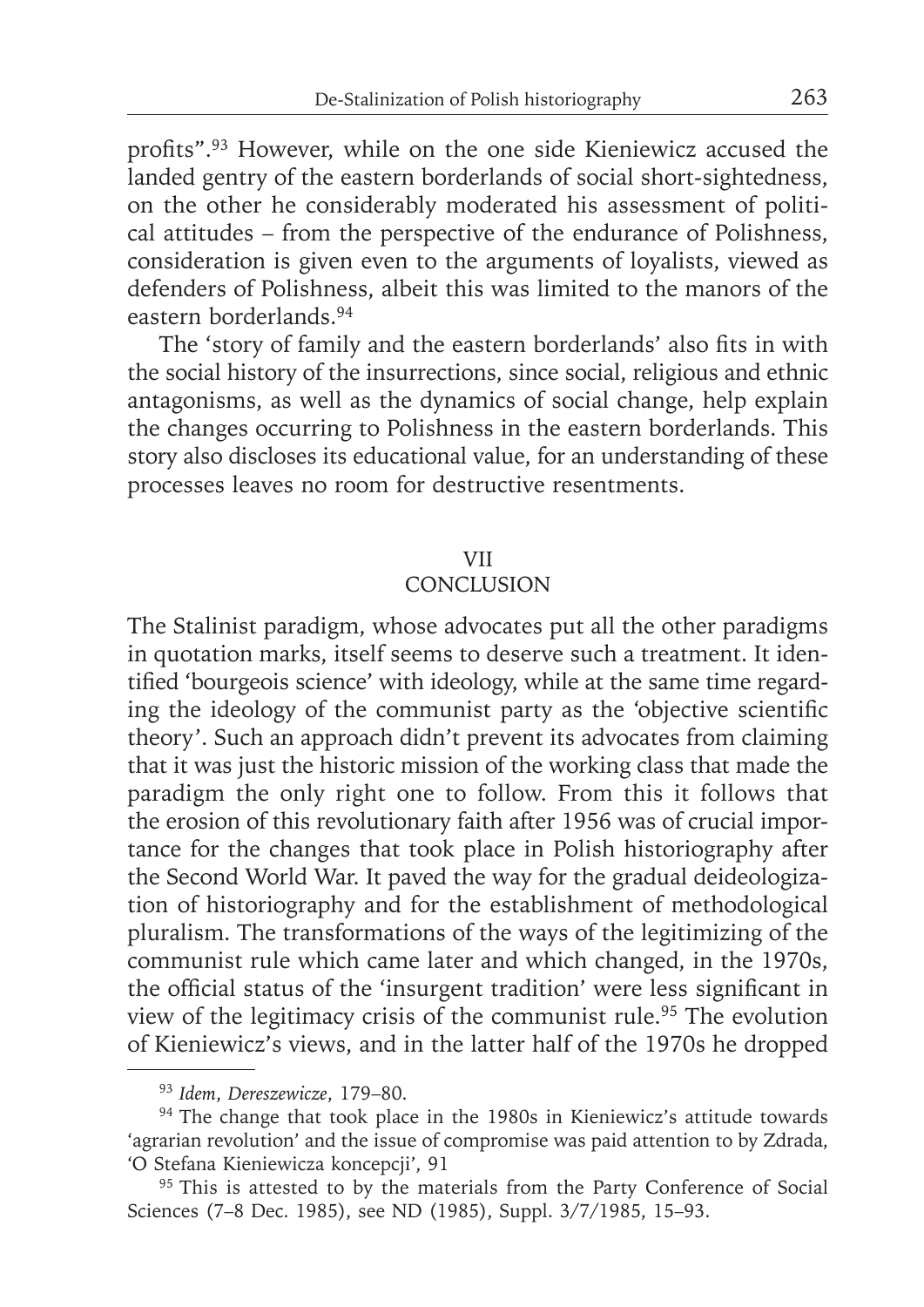the idea of extracing 'progressive traditions' altogether, can be seen as one of the symptoms of the crisis.

How did these changes affect the transformations of the picture of the insurgent tradition? The Stalinist vision of Polish history constituted the obvious point of reference for all the changes that took place in the historiography of the PRL. This vision involved the use of the extremely narrow criteria of progressiveness, as a result of which the ideal uprising was one assuming the form of agrarian revolution, and this ideal was best fulfilled by the anti-feudal peasant movements. In the wake of the process of de-Stalinization, Kieniewicz's point of view gained acceptance and from then on the Leninist concept of the agrarian revolution was identified with the 'social revolution', which was part of the nineteenth-century democratic outlook. In Kieniewicz's greatest works, which were published after 1956, the concept served as a scholarly hypothesis – a realistic alternative enabling the understanding of specific historical events,<sup>96</sup> but at the same time limiting scholarly perspective and distorting the shape of historical dilemma. $97$ This is demonstrated by the further evolution of Kieniewicz's thought which revealed a tendency to 'recover the memory' of the hitherto omitted elements of the nineteenth-century heritage such as the Polish presence in the eastern lands of the old Polish-Lithuanian Commonwealth, the role of the Catholic Church and the religious factor in collective mentality. Distancing himself from the only right view of history (this time a 'confessional view'), Kieniewicz subjected these elements of heritage to the rigours of scholarly analysis. It was enough to undermine the view of the uprisings of which the social revolution was an ideal.

One can only guess what would have been the vision of the uprisings taking into account the last elements. This situation highlights the ambiguity connected with the appraisal of the Polish Marxist historiography. One can hardly deny that it deserves credit for raising significant social issues and, thanks to the commitment of scholars of

<sup>96</sup> Alexander Demandt, *Ungeschehene Geschichte. Ein Traktat über die Frage: Was wäre geschehen, wenn …?* (Göttingen, 2011).

 $97$  I mean the policy pursued by the Whites during the January Uprising which, according to Kieniewicz, was informed by a fear of social revolution (which he considered to have been a realistic alternative way of struggling for independence), disregarding the motive of a fear of the confrontation with a more powerful opponent, see Kieniewicz, *Powstanie styczniowe* (1983), 224.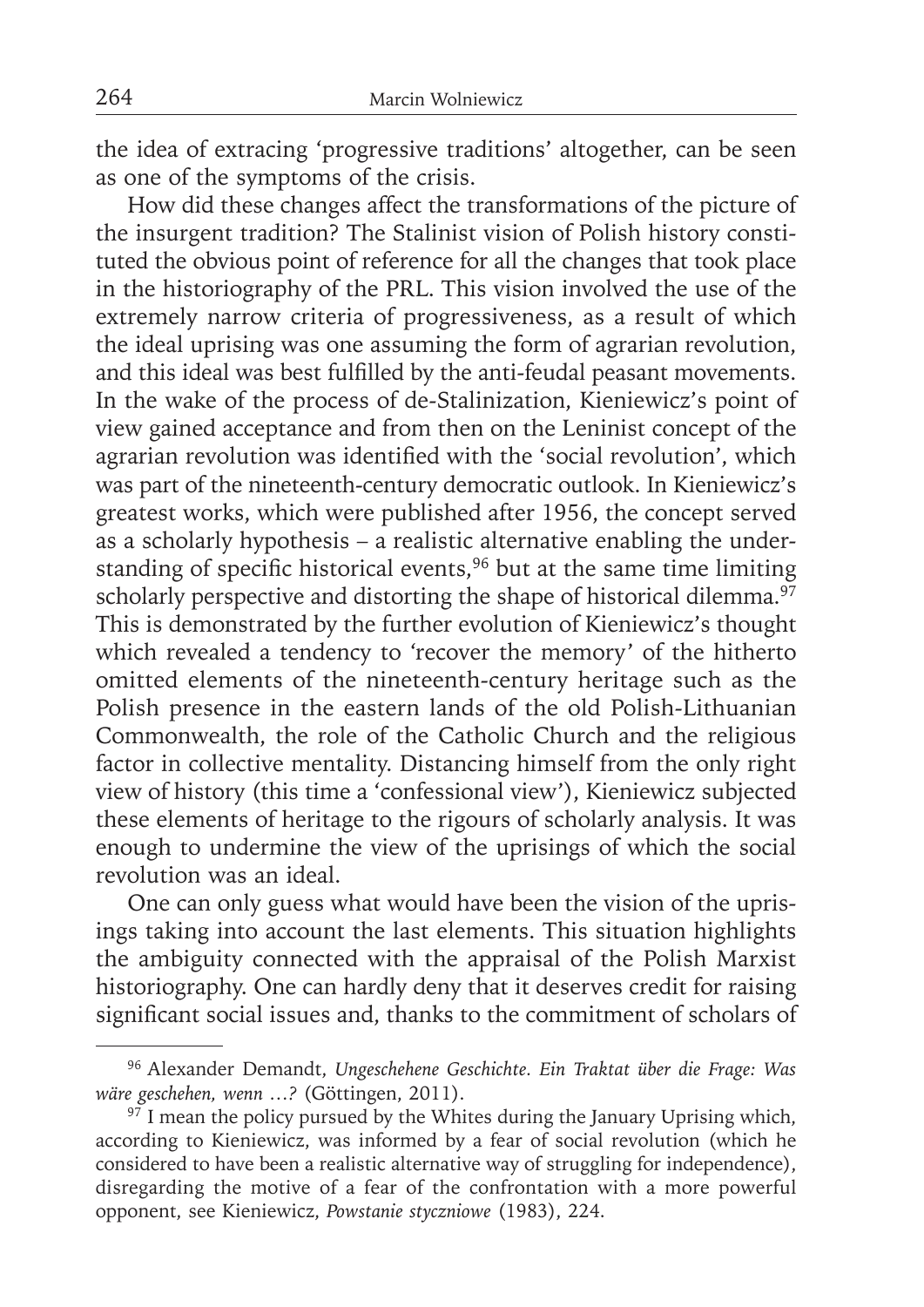great stature such as the protagonist of this article that it sometimes managed to achieve high scholarly level. The evolution of Kieniewicz's thought indicates that these problems made their presence felt early on and that the ideological and administrative pressure from the first half of the 1950s cast a shadow over their further development.

*trans. Artur Mękarski*

### SELECTED BIBLIOGRAPHY

- Connelly John, *Captive University: The Sovietization of East German, Czech, and Polish Higher Education, 1945–1956 (Chapel Hill, 2000).*
- Czyżewski Andrzej, *Proces destalinizacji polskiej nauki historycznej w drugiej połowie lat 50. XX wieku (*Warszawa, 2008).
- Foitzik Jan, 'Entstalinisierungskrise in Ostmitteleuropa: Verlauf, Ursachen und Folgen', in Roger Engelmann, Thomas Grossbölting, and Hermann Wentker (eds.), *Kommunismus in der Krise. Die Entstalinisierung 1956 und die Folgen* (Göttingen, 2008).
- Górny Maciej, *The Nation Should Come First: Marxism and Historiography in East Central Europe* (Frankfurt am Main *et al.*, 2013).
- Gorizontov Leonid, '"Metodologičeskij perevorot" v pol'skoj istoriografi i rubeža 40–50 gg. i sovetskaja istoričeskaja nauka', in Alina Barszczewska-Krupa (ed.), *W kręgu historii historiografi i i polityki* (Łódź, 1997), 103–26.
- Grabski Andrzej Feliks, *Zarys historii historiografi i polskiej (*Poznań, 2000).
- Hübner Piotr, *Polityka naukowa w Polsce w latach 1944–1953. Geneza systemu*, 2 vols. (Wrocław *et al.*, 1992).
- Jones Polly (ed.), *The dilemmas of de-Stalinization: Negotiating cultural and social change in the Khrushchev era* (London and New York, 2006).
- Kieniewicz Stefan and Wereszycki Henryk, *Korespondencja z lat 1947–1990*, ed. by Elżbieta Orman (Kraków, 2013).
- Kołakowski Leszek, *Główne nurty marksizmu. Powstanie, rozwój, rozkład* (Londyn, 1988).
- Malczewska-Pawelec Dorota and Pawelec Tomasz, *Rewolucja w pamięci historycznej. Porównawcze studia nad praktykami manipulacji zbiorową pamięcią Polaków w czasach stalinowskich (*Kraków and Katowice, 2011).
- Mękarski Artur, *Między historiozofią a polityką. Historiografi a Polski Ludowej w opiniach i komentarzach publicystów emigracyjnych 1945–1989* (Warszawa, 2011).
- Romek Zbigniew, 'Polsko-radzieckie dyskusje o "Istorii Polszi v trech tomach" w latach 1950–1959', in Andrzej Wierzbicki (ed.), *Klio Polska. Studia i materiały z dziejów historiografi i polskiej po II wojnie światowej*, [i] (Warszawa, 2004).
- Rutkowski Tadeusz P., *Nauki historyczne w Polsce 1944–1970. Zagadnienia polityczne i organizacyjne (*Warszawa, 2007).
- Stobiecki Rafał, *Bolszewizm a historia. Próba rekonstrukcji bolszewickiej filozofii dziejów* (Łódź, 1998).